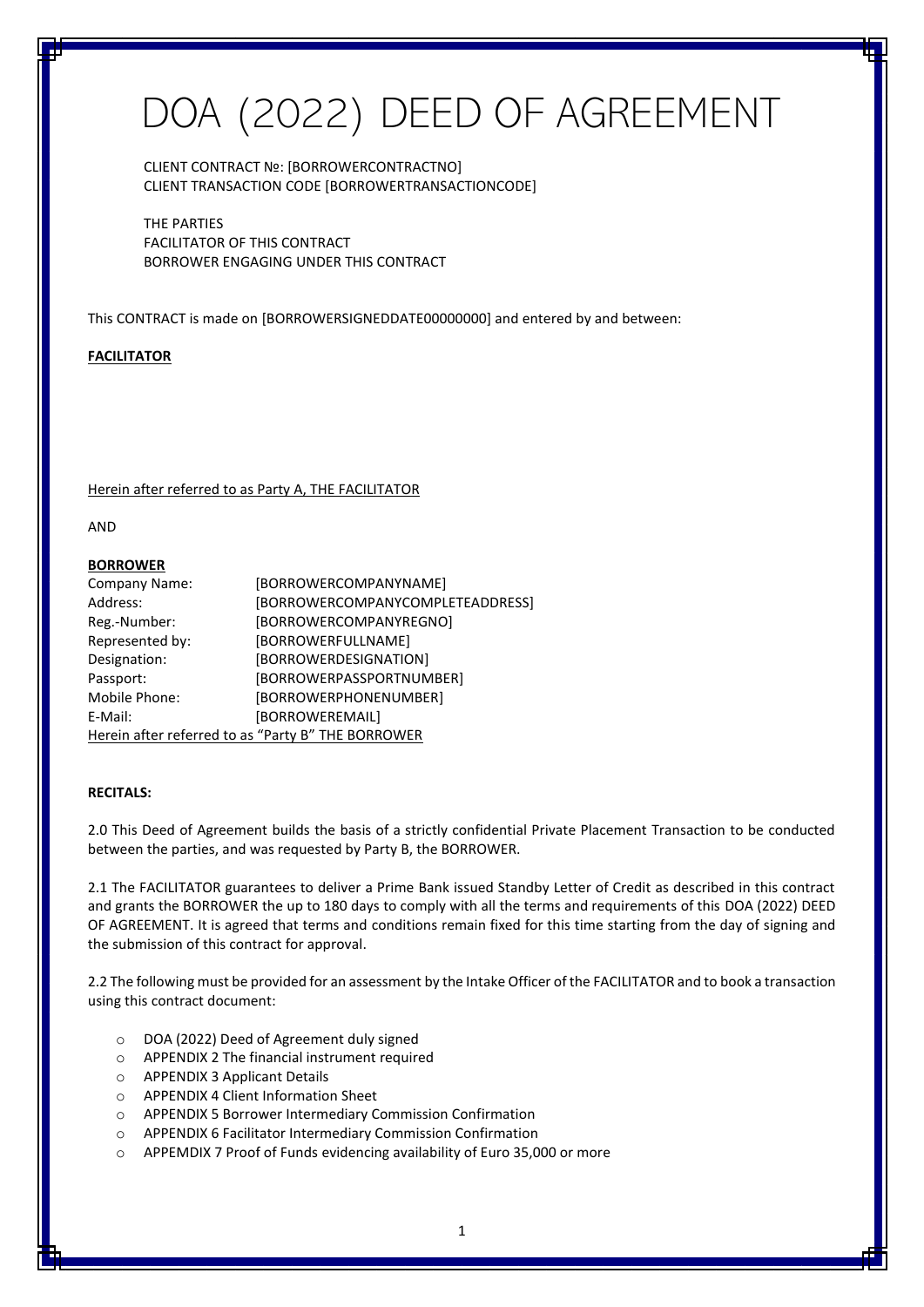2.3 The following information can be provided during 180 days from this application and booking this transaction:

- o Receiving Bank Confirmation in Appendix 1
- o Disclosure of the Borrower's payment issuing bank (see Appendix 3 Applicant Details)
- o Borrower's bank instrument receiving bank (see Appendix 3 Applicant Details)
- o Preferred payment method for borrowing/lending fee (see Appendix 4 Client Information Sheet)

*Whereas, Party A* is an international business company for financing and investment and is ready, willing and able to provide Party B with a Bank Instrument Standby Letter of Credit [SBLC] issued by a top rated world bank, (fully backed by a Certificate of Debt, in the format of an MTN, a Bond, or Commercial Paper, or a Certificate of Deposit clearly identified by ISIN number), and grants the Borrower an exclusive license to use the Bank Instrument. With the assignment of an exclusive license to use the Bank Instrument, the BORROWER may structure project finance, use it on his commercial balance sheet and for general credit enhancement. The license to use the bank instrument is available to a person, or to corporate entity of the BORROWER, and as specified and agreed in a separate Securities Borrowing and Lending Agreement and the terms of this DOA (2022) Deed of Agreement. The ownership will not be transferred under either of these arrangements, but the beneficial use of the Bank Instrument is made available as an enhancement to the BORROWER. The BORROWER is assigned all the rights to use the Instrument accordingly. The Standby Letter of Credit (SBLC) will be issued from a top-rated world bank via SWIFT MT760, with a total face value as agreed for a term of 365 days with the possibility for an extension of up to 5 (five) years in total.

*Whereas, Party B* is a professional business / company and has the capability, experience and facilities to receive this Bank Instrument Standby Letter of Credit [SBLC] and utilize it on the terms as outlined.

*Whereas, all Parties* are ready, willing and able to combine their business possibilities in a Business Cooperation for a mutual benefit.

*NOW, THEREFORE,* in consideration of the premises, and other good and valuable consideration, the receipt and sufficiency of which are hereby acknowledged by the Parties, it is agreed as follows:

### 3 GENERAL TERMS

3.01 The following signed DOA (2022) Deed of Agreement is a document that is legal binding and enforceable under international law and ICC rules and regulations including NON-CIRCUMVENTION and NON-DISCLOSURE.

3.02 The Parties warrant each other that all representations are true and reliable and legally capable of entering this DOA (2022) Deed of Agreement, that the signatory has the legal authority to enter this Contract, and that it shall be bound to the terms of this DOA (2022) Deed of Agreement by the signature of the signatory hereto.

3.03 The Parties warrant each other that any contact and/or business exchanges between the Parties will be treated as strictly confidential and that under no circumstances the Parties will directly or indirectly affect or damage the relation between the Parties and its offered contacts.

3.04 The Parties warrant each other that any Party introduced by the other Parties will be treated with the highest professionalism and respect.

3.05 The Parties warrant each other that its contacts are professionally qualified, and all businesses presented will always be in respect of the existing international laws and regulations.

3.06 The Parties warrant each other that extended due diligences have been made by their respective legal advisors prior of engaging in this partnership agreement.

3.07 The Parties warrant each other that any Party to this Business Partnership is not allowed, nor authorized to act on behalf of the other Parties without prior written consent from the other Parties.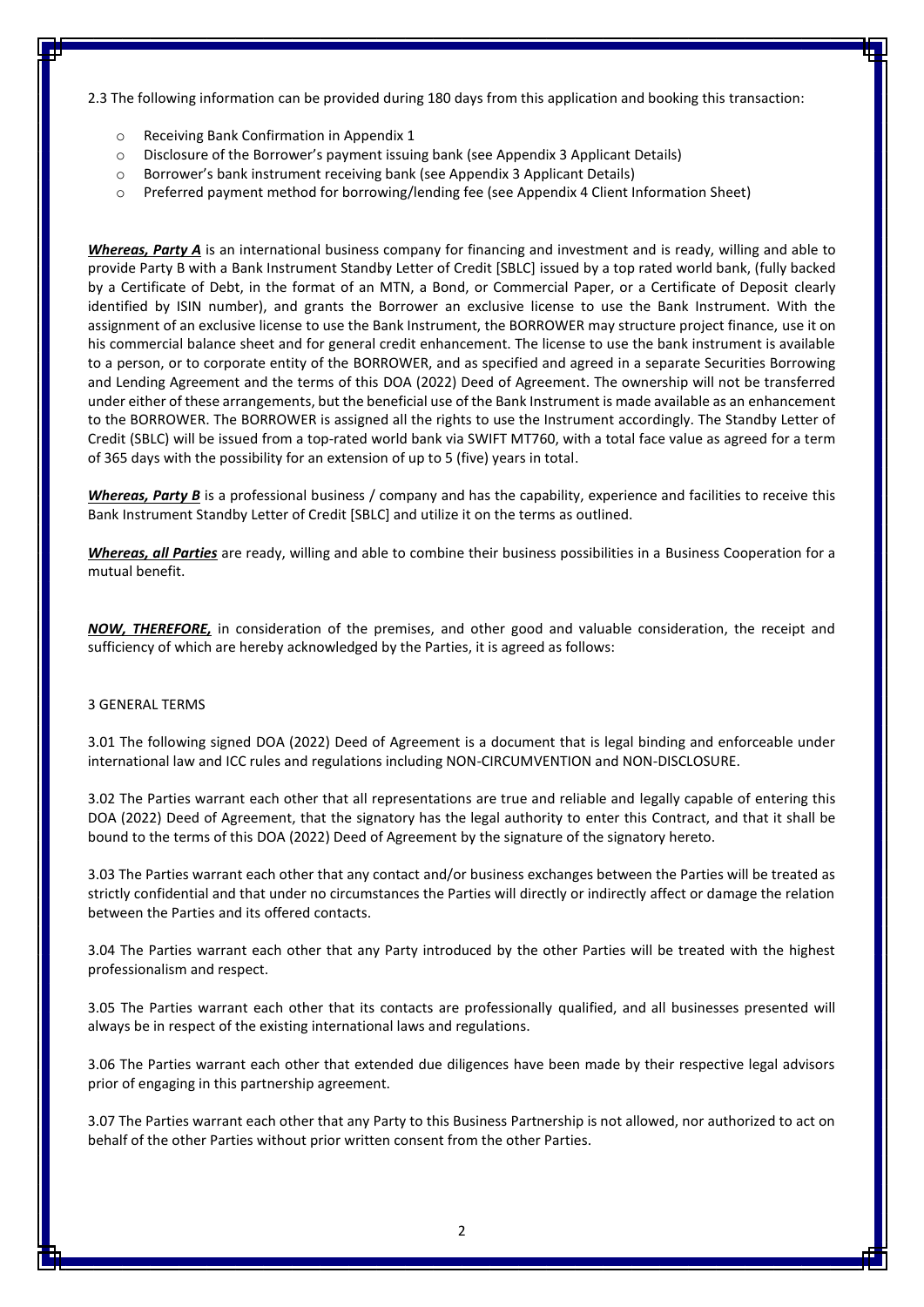### 4 THE SERVICE

4.01 Party A will deliver a Standby Letter of Credit (SBLC) (Appendix A), issued by a top world bank with a total face value as agreed.

4.02 Party B will increase the available capital from Standby Letter of Credit (SBLC) for financing projects which already are verified, inspected, and approved by involved banks.

4.03 The Parties shall be obliged to fulfil conditions of the present DOA (2022) Deed of Agreement with the appendices thereof with honesty, integrity, and good faith.

| Instrument Type                                                    | Standby Letter of Credit (SBLC) SWIFT MT760:                                                             |
|--------------------------------------------------------------------|----------------------------------------------------------------------------------------------------------|
| Face Value $E10 M.$ to $E500 M$ <i>(state required face value)</i> |                                                                                                          |
| Currency:                                                          | EURO (€)                                                                                                 |
| Lending / Borrowing Fee:                                           | Euro 10M – 99M Euro 9% of Face Value (total) for 365 days                                                |
|                                                                    | Euro 100M – 499M Euro 7% of Face Value (total) for 365 days                                              |
|                                                                    | Euro 500M - Euro 5% of Face Value (total) for 365 days                                                   |
| Commission                                                         | 2% (two per cent) or as agreed by the BORROWER                                                           |
|                                                                    | SWIFT MT760 Issuing Bank at HSBC, Deutsche Bank, Standard Chartered Bank, Barclays, UBS, Credit Suisse,  |
| Facilitator's option                                               | Commerzbank, BNP Paribas Bank and JP Morgan Chase or any other international Prime                       |
|                                                                    | Bank                                                                                                     |
| Validity:                                                          | One (1) Year and One (1) Day                                                                             |
| Payment:                                                           | In up to 180 days upon an acceptable payment via PN(B), or instantly against delivery of                 |
|                                                                    | the financial collateral and payment agreed with other payment methods $(A)$ , $(C)$ or $(D)$            |
|                                                                    | Payment Mode Lending Fees: (A) Conditional Irrevocable Pay Order (ICPO) endorsed by borrower's bank, (B) |
|                                                                    | Unconditional Promissory Note endorsed by receiving bank, (C) conditional payment                        |
|                                                                    | SWIFT MT103, (D) Conditional Documentary Credit to be sent by SWIFT MT 700- All                          |
|                                                                    | payment options must be acceptable and approved by the collateral lender                                 |
| Desired Mode of Payment:                                           |                                                                                                          |

### 5 THE FINANCIAL INSTRUMENT

#### 6 PROCEDURES

### 6.01 Application with Bank Confirmation

A qualified borrower submits this DOA (2022) Deed of Agreement and requests to borrow high rated securities to back up the emission of a Standby Letter of Credit in favour of the borrower, with a term of 365 days, to be sent via SWIFT MT760 as to Appendix 2 to the borrower's receiving bank.

6.02 Within 180 days of this application, the Borrower provides a written confirmation, Appendix 1, issued by his receiving bank, addressed to the Borrower, evidencing the receiving bank's consent to receive the bank guarantee instrument, Appendix 2, and the receiving bank's readiness to issue/endorse one of the 4 designated payment methods to pay for the required lending fees against delivery of the Standby Letter of Credit.

6.03 If such a bank confirmation is provided together with this Deed of Agreement application, and a borrower proves his company to be of substance through relevant accounts audited by an internationally recognized audit firm (Top 20 ranked international network of audit, tax, accounting & consulting firms as to MGI Worldwide), the "Reservation and Call Option Fee" can be advanced and is paid by the facilitator for the borrower. This makes this facility an absolutely no front fee transaction for a qualified borrower. The Deed of Agreement and a duly executed copy will be transmitted from the Facilitator to the Borrower.

6.04 If at the time of application any of what is stated under 6.03 is not available, or any of the following is missing:

- o Receiving Bank Confirmation in Appendix 1
- o Disclosure of the Borrower's payment issuing bank (see Appendix 3 Applicant Details)
- o Borrower's bank instrument receiving bank (see Appendix 3 Applicant Details)
- o Preferred payment method for borrowing/lending fee (see Appendix 4 Client Information Sheet)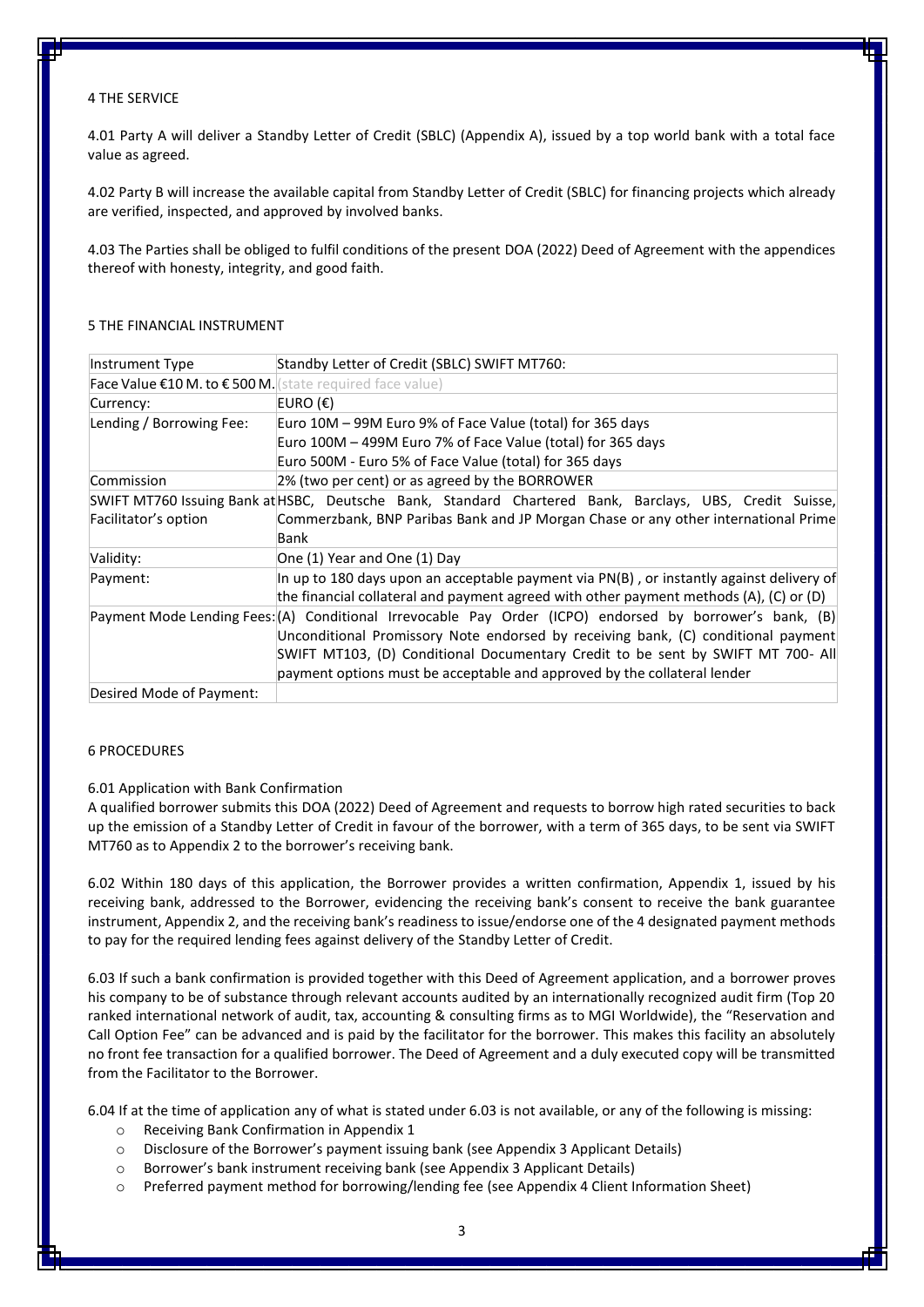the borrower will receive an invoice for the "Reservation and Call Option Fee" directly from the Facilitator to secure the terms of this transaction for up to 180 days from the date of this application and submission to firmly book this transaction and cover the banking, screen, clearing, settlement, and stock market charges of the transaction in the amount of Euro 35,000 (Thirty-Five Thousand Euros only).

6.05 If this applies to an applicant, APPEMDIX 7 PROOF OF FUNDS must be completed for this Deed of Agreement to be considered and it is mutually understood, that payment and receipt of the Reservation Fee by the Facilitator automatically triggers acceptance and validation of the Deed of Agreement and a duly executed copy will be transmitted from the Facilitator to the Borrower. If the Reservation and Call Option Fee is provided by the Borrower, it will be fully credited towards the Borrower's commitment to pay commission to the Facilitator's intermediary. The Borrower has the right to deduct the amount of the Reservation and Call Option Fee from the commission that will be due to be paid by the Borrower to the Facilitator's intermediary upon a successful conducted transaction.

### 6.06 Securities Lending Agreement issued

Once all arrangements for the receipt of the guarantee instrument have been made by the BORROWER, within 5 banking days, upon receipt of

- o Receiving Bank Confirmation in Appendix 1
- o Disclosure of the Borrower's payment issuing bank (see Appendix 3 Applicant Details)
- o Borrower's bank instrument receiving bank (see Appendix 3 Applicant Details)
- $\circ$  Preferred payment method for borrowing/lending fee (see Appendix 4 Client Information Sheet)

the Global Master Securities Lending & Borrowing Agreement for the transaction will be issued by the investor or securities dealer supporting this transaction and is sent to the borrower for signature. Within 3 banking days the Global Master Security Lending and Borrowing Agreement must be countersigned by the borrower and returned for further processing.

### 6.07 Reservation and Call Option Fee is placed to buy securities

Within 5 banking days of payment of the Reservation and Call Option Fee by either the facilitator or the borrower, the lender will place the call option to reserve the securities to back up the transaction and will provide a pro forma invoice with all details of the securities, corporate deed of assignment, Euroclear and ClearStream printout, security card of the stock exchange market where the instrument is quoted, to permit the borrower's bankers to verify the availability of the securities.

### 6.08 Payment Release against Delivery

Within 20 days (from date of pro forma invoice) the borrower must provide for conditional payment as to Appendix 1 upon which the guarantee instrument (backed up by these securities) is transmitted to borrower's bank to the designated account of the borrower, by SWIFT MT760 and with this transferring also all the rights to use it. At the same time, the conditioned payment will have to be unblocked and payment released.

### 6.09 Validity

Fifteen days prior maturity of the bank instrument (as to Appendix 2), the borrower's bank must return the instrument by SWIFT to the lender's bank unencumbered and free of liens and encumbrances, or request an extension for another year on the same terms as stated in this DOA (2022) Deed of Agreement and the Global Master Securities Lending & Borrowing Agreement that builds the basis for the emission of the financial instrument issued for this transaction and under the terms of this DOA (2022) Deed of Agreement.

### 7 GENERAL CONTRACT TERMS AND CONDITIONS

Here are the Rights and Obligations of the Parties as agreed. The following terms and conditions build the legal framework to conduct this transaction and are to be considered an integral part of this DOA (2022) Deed of Agreement.

7.01 The Parties act as independent legal entity in fulfilment of all its related rights and obligations.

7.02 The rights and duties of this DOA (2022) Deed of Agreement come into effect by the responsibility of the Parties to fulfil this contract.

7.03 Safeguarding of the rights and obligations must be followed according to the laws and the principles of international business practices.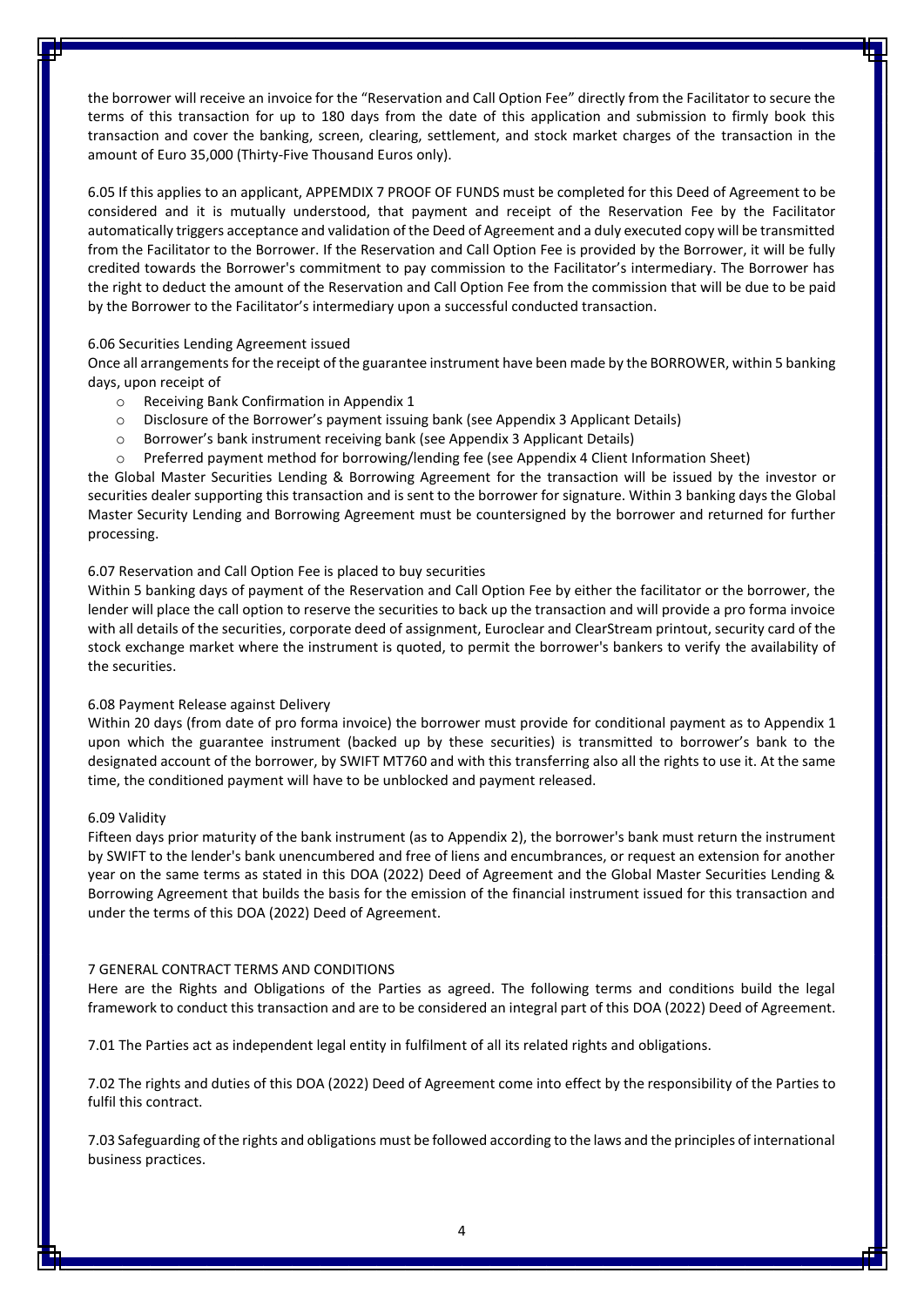7.04 The Parties are committed to contribute and introduce all offered possibilities with respect to mutual success. The best solution in favour of this cooperation must be accepted.

7.05 All important documents related to this DOA (2022) Deed of Agreement in accordance with applicable law and rules for international financial transfers, especially BASEL II+III, will be transferred bank to bank only and finally deposited in the involved banks.

7.06 All payments concerning this DOA (2022) Deed of Agreement will be carried out via bank-to-bank SWIFT system and in accordance with applicable laws and rules for international financial transfers, especially BASEL II+III.

7.07 All payments shall be made in EUR (EURO  $E$ ).

7.08 The Parties are liable only in case of wilful intention and gross negligence. Towards third parties, the Party that has caused the damage or harm should be hold responsible solely. The Party that caused the damage must keep free the other Parties of any claims.

7.09 The activities of Party A focus on the

- issuing of the Standby Letter of Credit and
- customary transfer via bank to bank to PARTY B nominated bank

- as well as expert advice and monitoring progress in implementing the mediated transactions.

7.10 The activities of Party B focus on the

- receiving of the Standby Letter of Credit for the transaction

- increase the capital of Party B from the CASH FUNDS or the CREDIT LINE as agreed
- as well as expert advice and monitoring progress in implementing the mediated transactions.

7.11 IDENTIFICATION OF DOA (2022) DEED OF AGREEMENT.

This DOA (2022) Deed of Agreement shall be identified by the name (the client transaction code):

#### **[BORROWERTRANSACTIONCODE]**

which shall be used for the complete duration of the Investment as stipulated hereunder unless altered by mutual agreement of the Parties hereto.

### 7.12 ELECTION OF REMEDIES

The remedies provided herein are not exclusive of any other lawful remedies which may be available, and a Party´s election of a remedy shall not constitute an exclusive election of remedies.

### 7.13 ARBITRATION

Any controversy or claim arising out of or in connection with this DOA (2022) Deed of Agreement, or any related documentation, or the breach thereof, shall be finally settled under the Rules of Arbitration of the International Chamber of Commerce by one or more arbitrators appointed in accordance with the said rules. The Parties agree that the language of the Arbitration shall be English, and the venue of the Arbitration shall be Zurich, Switzerland.

### 7.14 APPLICABLE LAW AND JURISDICTION

This DOA (2022) Deed of Agreement shall be governed by the laws of the Republic of Ireland. The parties are liable for incomplete or partial performance of their obligations subject matter of this DOA (2022) Deed of Agreement in the framework of law of the Republic of Ireland.

### 7.15 LANGUAGE OF TEXT

The English language version of this DOA (2022) Deed of Agreement shall govern, although its translations may be used during the negotiations between the Parties. Any difficulties or uncertainties in interpretation arising shall be resolved solely by reference to this text.

### 7.16 FURTHER ASSURANCE AND COOPERATION

Each Party agrees to execute and deliver to the other Parties such other instruments, documents, and statements, including without limitation, instruments and documents of recordation, assignment, transfer, conveyance, and clarification and take such other action as may be reasonably necessary or convenient in the discretion of the requesting Party to carry out more effectively the purposes of this DOA (2022) Deed of Agreement.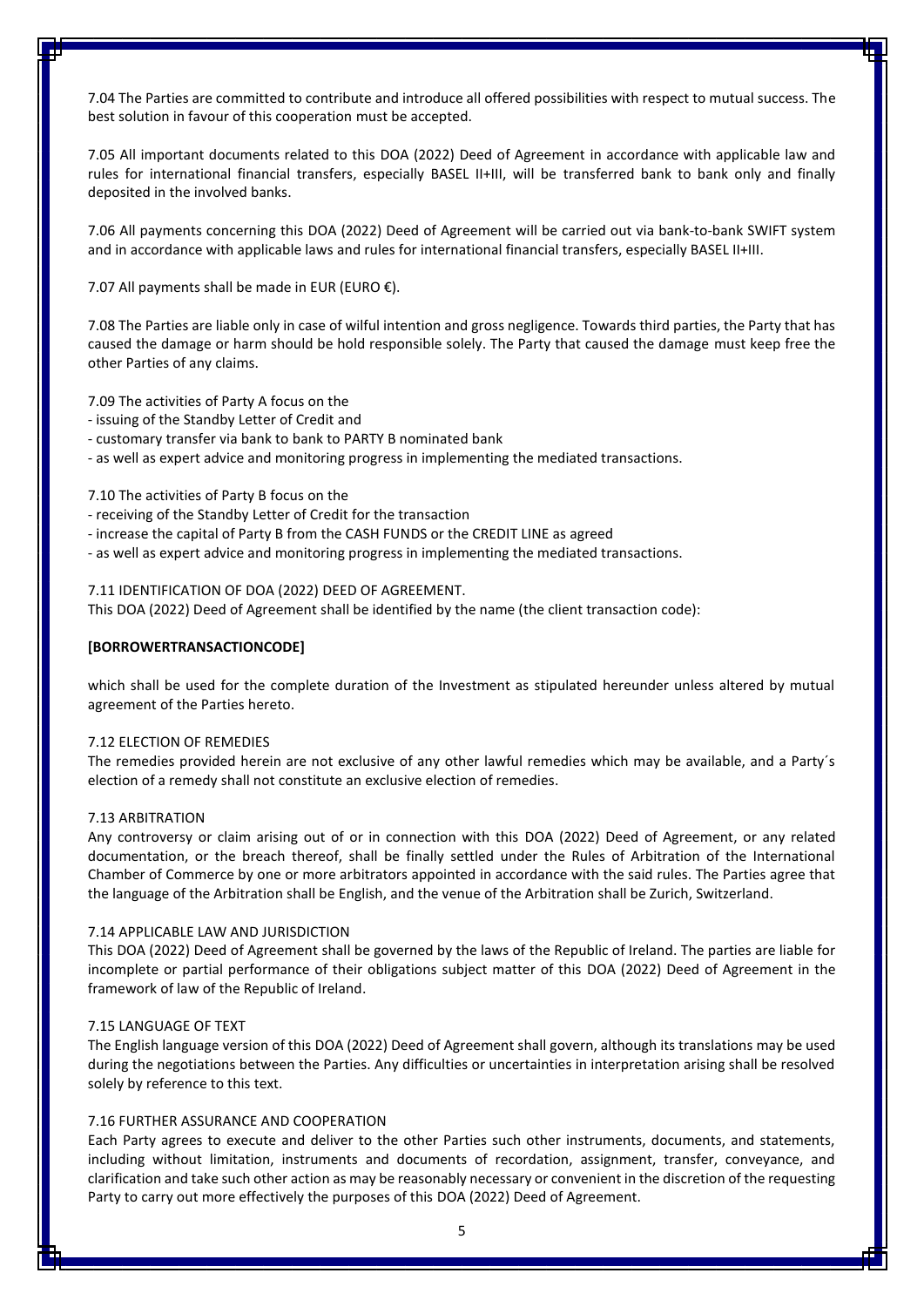### 7.17 INTERPRETATION AND CONSTRUCTION

The word "or" shall be interpreted to have both its conjunctive and disjunctive meaning whenever possible. The paragraph titles are intended solely for convenience and shall not affect the construction or interpretation of any of the provisions of this DOA (2022) Deed of Agreement. No provision of this DOA (2022) Deed of Agreementshall be construed in favour of or against any Party on the ground that such Party, or its counsel, drafted the provision. The language used herein, unless defined specifically, shall be construed according to its reasonable and customary meaning in the English language. Terms of art used in this DOA (2022) Deed of Agreement which are not defined herein shall be defined as commonly understood in the English language. This DOA (2022) Deed of Agreement shall always be construed to carry out its stated purposes.

#### 7.18 INTEGRATION

This DOA (2022) Deed of Agreement and any APPENDIXs, enclosures, exhibits, schedules, annexure, and/or the like, which may have been added to this document at the time of signature by the Parties, and/or any appendix, enclosure, exhibit, schedule, annexure, and/or the like which may have subsequently been added to this document with the express written approval/consent/authorisation of all Parties, constitutes the entire Agreement between the Parties pertaining to the subject matter contained herein and supersedes all prior and contemporaneous Agreements, representations, and understandings of the Parties. Each of the Parties acknowledges that no other Party, nor any agent or attorney of any other Party, has made any promise, representation, or warranty whatsoever, express or implied, and not contained herein, concerning the subject matter hereof to induce the Party to execute or authorise the execution of this DOA (2022) Deed of Agreement, and acknowledges that the Party has not executed or authorised the execution of this instrument in reliance upon any such promise, representation, or warranty not contained herein. No supplement, modification, or amendment of this DOA (2022) Deed of Agreementshall be binding unless expressly executed in writing and signed by all Parties.

#### 7.19 SEVERABILITY

The provisions of this DOA (2022) Deed of Agreement shall be severable, and in the event that any provision of this DOA (2022) Deed of Agreement shall be held or declared illegal, invalid or unenforceable by any court of competent jurisdiction, such illegality, invalidity or unenforceability shall not affect any other provision thereof or the interpretation and effect of the DOA (2022) Deed of Agreement as to any other jurisdiction, and the remainder of the DOA (2022) Deed of Agreement, disregarding such illegal, invalid or unenforceable provision, shall continue in full force and effect as though such illegal, invalid, or unenforceable provision had not been contained herein.

### 7.20 WAIVER

No waiver of any of the provisions of this DOA (2022) Deed of Agreement shall be valid unless in a written form signed by the Party against which the waiver is sought to be enforced. No waiver by either Party of any breach of or failure of performance shall be deemed to be a waiver as to any subsequent breach or failure of performance, whether similar, nor shall any waiver constitute a continuing waiver. Failure of one Party to enforce any provision or to exercise any right or remedy shall not constitute a waiver of any of this Party's rights nor other Party's obligations.

#### 7.21 FORCE MAJEURE

Notwithstanding any provisions in this DOA (2022) Deed of Agreement, neither Party shall be liable to the other Party for any failure or delay in the performance of that Party's obligations hereunder (other than the obligation to pay monies) when such failure or delay in performance is caused by an event of force majeure, provided, however, that the Party whose performance is prevented or delayed by such event of force majeure shall give prompt notice thereof to the other Parties. For purposes of this DOA (2022) Deed of Agreement, the term "Force Majeure" shall include war, rebellion, civil disturbance, earthquake, fire, flood, strike, lockout, labour unrest, outbreak, acts of governmental authorities, shortage of materials, acts of God, acts of the public enemy, and, in general, any other causes or conditions beyond the reasonable control of the Parties. If any event of force majeure continues for more than ninety (90) calendar days, either Party may terminate this Contract upon notice to the other Parties.

#### 7.22 NON-ASSIGNMENT

Neither this DOA (2022) Deed of Agreement nor any rights or obligations hereunder may be assigned or transferred (including any assignment or transfer by operation of law or otherwise) by any Party without the prior written consent of the other Parties other than what has been described for the financial instrument and agreed in this contract.

#### 7.23 TAXABLE CONSEQUENCES

It is agreed that neither Party makes any representation regarding the taxable consequences, if any, to the transactions envisaged by this Agreement. It is clearly understood by each Party that they, individually and separately, accept liability for taxes, levies, duties, or charges that may be applicable in execution of their respective roles.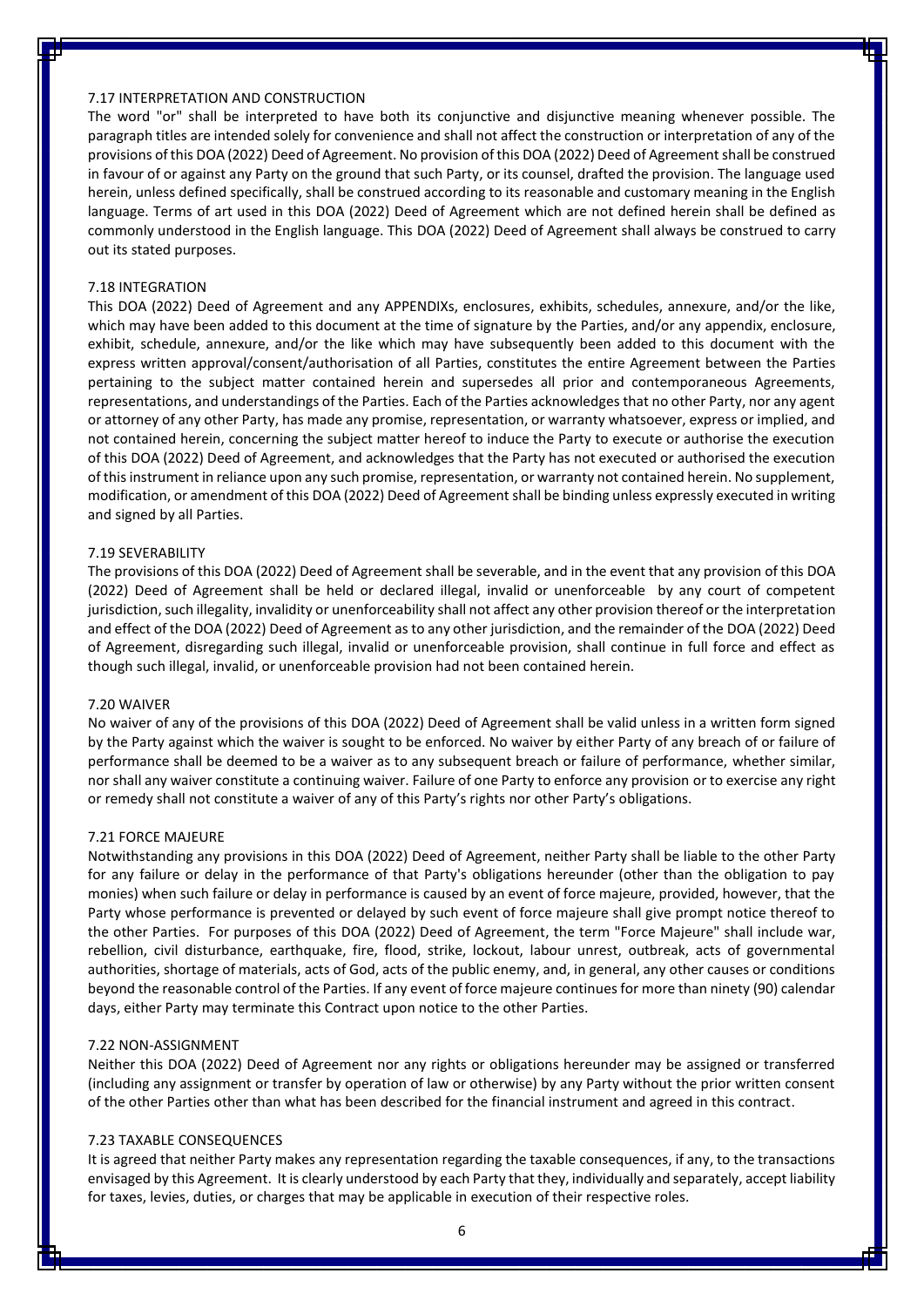### 7.24 NOTICES

All notices, statements, or payments to be made hereunder shall be given to or made at the respective addresses of the Parties as set forth in this DOA (2022) Deed of Agreement, unless written notification of a change of address is given to the other Party. All notices hereunder shall be given by addressing them as indicated and by delivering them as email, certified or registered mail, return receipt requested, postage prepaid or through an international overnight courier service (e.g., DHL and FedEx) and shall be effective as of the date of receipt of such notice by the other Party. All notices and reports delivered in accordance with the present DOA (2022) Deed of Agreement and in connection with it, will be considered as properly presented if they are sent to a target by email, or computer communication, registered mail, or are delivered personally to the indicated addresses of the Parties.

### 7.25 VALIDITY, DURATION, FULFILLMENT AND TERMINATION

The validity of this DOA (2022) Deed of Agreement begins with its complete signature and seal of all contractual PARTIES involved. The duration of this DOA (2022) Deed of Agreement is limited to the availability of the SBLC according point "2 RECITALS" of this DOA (2022) Deed of Agreement. In case this requirement will not be fulfilled within 6 (in words: six) weeks after validity of this DOA (2022) Deed of Agreement, this DOA (2022) Deed of Agreement becomes null and void automatically. In case this requirement will be fulfilled after validity of this DOA (2022) DEED of Agreement, the duration ends after 14 months automatically. A prolongation of this contract is possible by written agreement between the involved contractual parties. A termination of this DOA (2022) Deed of Agreement is impossible before the validity ends, excepted force majeure, or a written agreement between the contractual parties.

#### 7.26 EDT (ELECTRONIC DOCUMENT TRANSMISSIONS)

EDT (Electronic document transmissions) shall be deemed valid and enforceable in respect of any provisions of this Contract. As applicable, this agreement shall incorporate U.S. Public Law 106-229, ''Electronic Signatures in Global and National Commerce Act'' or such other applicable law conforming to the UNCITRAL Model Law on Electronic Signatures (2001) and Electronic Commerce Agreement (ECE/TRADE/257, Geneva, May 2000) adopted by the United Nations Centre for Trade Facilitation and Electronic Business (UN/CEFACT). EDT documents shall be subject to European Community Directive No. 95/46/EEC, as applicable. Either Party may request hard copy of any document that has been previously transmitted by electronic means provided however, that any such request shall in no manner delay the parties from performing their respective obligations and duties under EDT instruments.

### 8 NCND AGREEMENT

8.01 Non-Disclosure: This DOA (2022) Deed of Agreement will be kept completely confidential to the Parties and their respective representatives. All information disclosed, whether voluntarily or otherwise, by any Party to another in the course of the negotiations, implementation, and/or conduct of this DOA (2022) Deed of Agreement which is of a privileged or confidential nature, including, without limitation, banks, bank officers and telephone, fax, telex, e-mail, pager and wire transfer numbers of banks or holders, account names and numbers, corporate and individual affiliations and associations and similar information, will be treated as trade secrets and strictly confidential data, and will not be disclosed, divulged or otherwise communicated to any individual or entity, without the express consent of all Parties hereto. Without limiting the generality of the foregoing, each Party expressly prohibits the other from releasing any personal or privileged information pertaining to the other Party to other individuals or entities, without the express written consent of each Party.

8.02 Non-Circumvention: Each Party agrees with the other that, except to the extent expressly permitted or authorized under this DOA (2022) Deed of Agreement, during the continuance of this DOA (2022) Deed of Agreement and for a period of five (5) years after the termination thereof, it will not contact, deal with, or solicit, or attempt to contact, deal with or solicit, either directly or indirectly, any banks, trusts, other financial institutions or any buyers or any like party, without the express written consent of the introducing Party.

8.03 Any breach of the foregoing provisions of this paragraph or those hereinbefore set forth will render the person or entity in breach and liable to possible legal proceedings, for substantial damages, including all legal costs, disbursements, and attorney's fees. Nothing set out in the foregoing provisions prohibits or restricts the disclosure of information on a "need to know" basis to the attorneys, accountants, bankers, directors, senior officers, and/or partners of a party, or to law enforcement or regulatory bodies entitled to have access to such information.

8.04 The undersigned Parties accept and hereby do agree that they, each, and all their respective agents, mandates, nominees, assignees and intermediaries performing under this DOA (2022) Deed of Agreement shall abide by the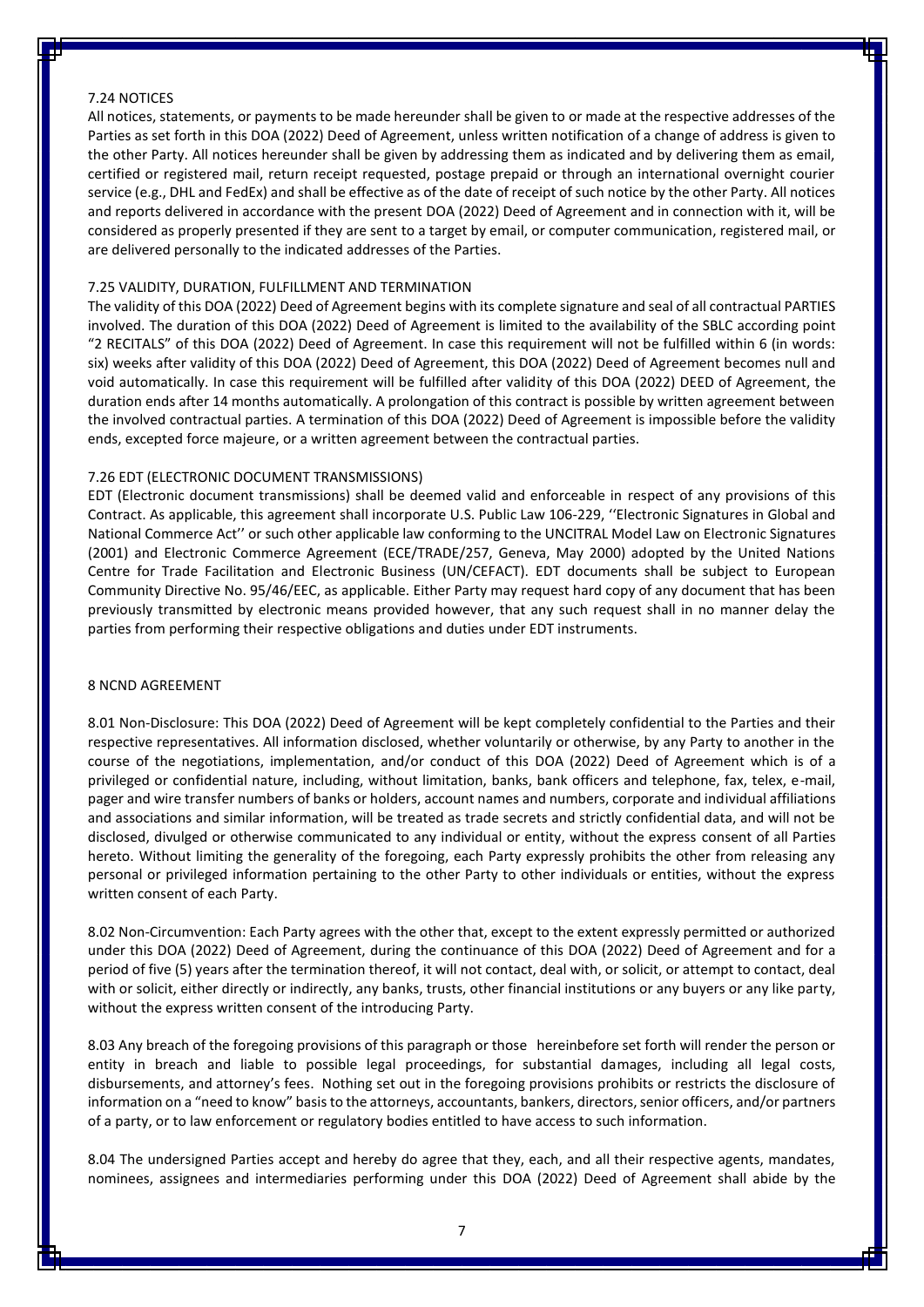provisions of the International Chamber of Commerce concerning Non-Circumvention and Non-Disclosure, with regard to all aspects of their common trade transaction.

### 9 CONFIDENTIALITY

The Parties agree that this DOA (2022) Deed of Agreement shall be kept in the strictest confidence among the Parties, among all their agents, mandates, nominees, assignees, and intermediaries performing under this DOA (2022) Deed of Agreement, for a period until signature the related contracts. All information contained herein shall thus remain confidential among the Parties, and shall not, under any circumstances, be disclosed to other parties or reproduced in any way. The un-authorized divulging or release of confidential information to third parties will cause the immediate breach of this DOA (2022) Deed of Agreement and the defaulting party will be prosecuted under law.

#### 10 APPENDICES

The following 6 APPENDICES are an integral part of this DOA (2022) Deed of Agreement. None of the supporting documentation, or any eventual earlier proposals or explanations other than what is written and agreed in writing in this DOA (2022) Deed of Agreement is to be considered an integral part of this agreement or of the entire transaction. Specimen is provided for general information only.

APPENDIX 1 RECEIVING BANK CONFIRMATION APPENDIX 2 THE FINANCIAL INSTRUMENT REQUIRED APPENDIX 3 APPLICANT DETAILS APPENDIX 4 CLIENT INFORMATION SHEET APPENDIX 5 BORROWER INTERMEDIARY COMMISSION CONFIRMATION APPENDIX 6 FACILITATOR INTERMEDIARY COMMISSION CONFIRMATION APPEMDIX 7 PROOF OF FUNDS

**NOTE. Provided are the only acceptable specimen for your information and guidance. No changes are considered.** SPECIMEN A to pay for the required Lending Fees by Conditional ICPO endorsed by borrower's bank SPECIMEN B to pay for the required Lending Fees by Unconditional Promissory Note endorsed by receiving bank SPECIMEN C to pay for the required Lending Fees by conditional payment SWIFT MT103 SPECIMEN D to pay for the required Lending Fees by Conditional Documentary Credit to be sent by SWIFT MT 700

### 11 ENTIRE AGREEMENT AND COUNTERPARTS

This DOA (2022) Deed of Agreement and its 6 APPENDICES build the entire agreement of the Parties with respect to the subject matter hereof and may be amended or modified only by a written instrument signed by each of the Parties. Nothing contained in this DOA (2022) Deed of Agreement shall be deemed to prevent or restrict other agreements among some or all the Parties, whether with respect to the subject matter hereof or other matters, so long as such other agreements shall not inconsistent herewith. No oral representations, warranties, or statements by third Party shall have any force and effect on the present DOA (2022) Deed of Agreement.

#### 12 [SALVATORIAN CLAUSES](https://www.lawinsider.com/clause/salvatorian-clause)

The ineffectiveness of one or more provisions of this agreement does not affect the validity of the others. Each party to this Contract can in this case demand that a new valid provision be agreed which best achieves the economic purpose of the ineffective provision.

#### SIGNATURE AND SEALS OF THE PARTIES

In witness whereof, all parties to this DOA (2022) Deed of Agreement warrant and confirm that the foregoing statements are true and correct and are made under penalty of perjury and fraud and have executed the document under full legal authority and after reviewing the information contained herein with their respective legal and financial advisers, and the respective bank officers at the receiving bank.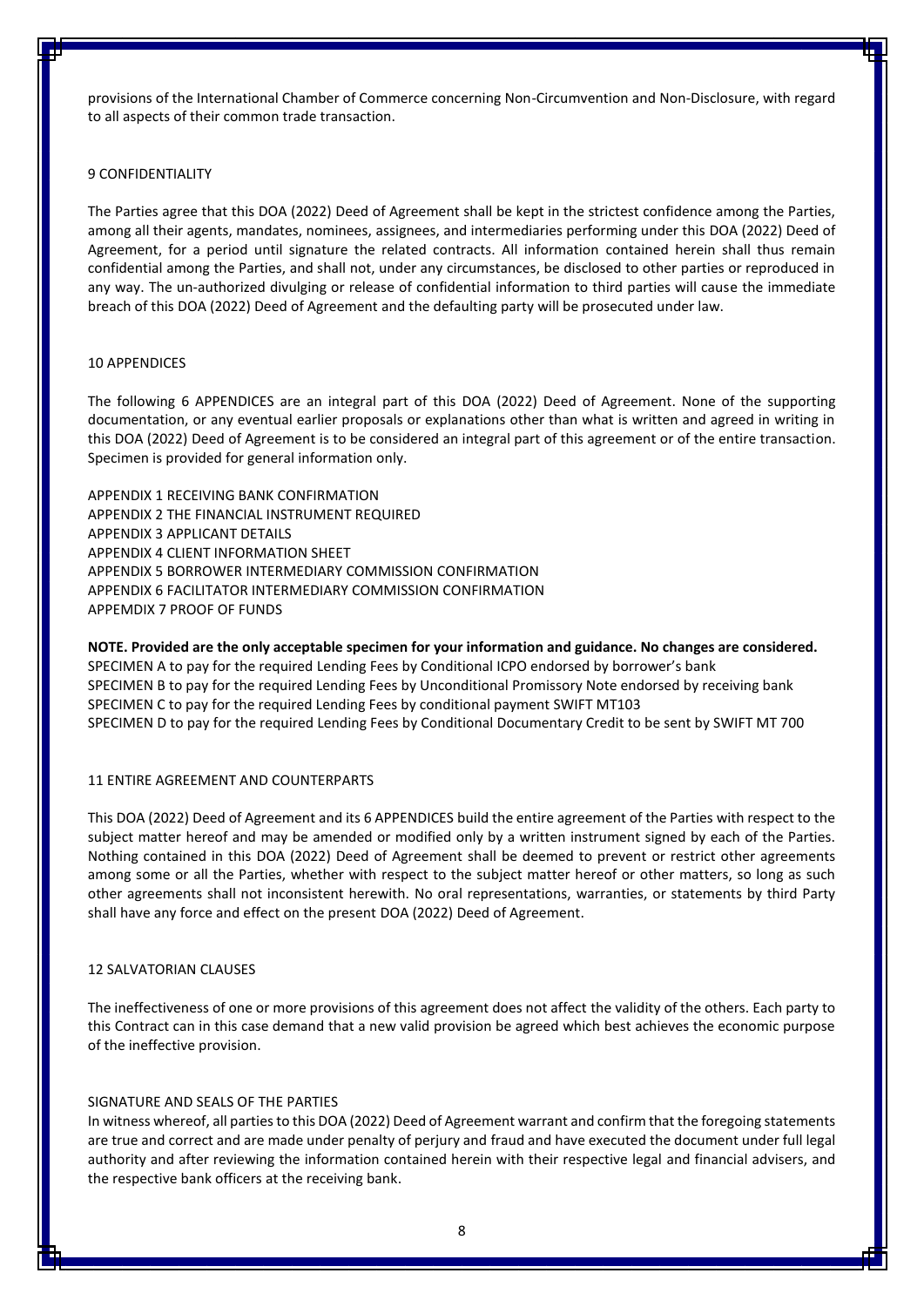The parties hereto have caused this DOA (2022) Deed of Agreement to be duly executed and delivered by their respective authorized representatives.

IN WITNESS WHEREOF, the following signatures represent that the Parties have read this DOA (2022) Deed of Agreement in its entirety, including 6 APPENDICES, and by their execution below have agreed to all its terms and conditions.

### **Agreed and signed this date [BORROWERSIGNEDDATE00000000]**

For and on behalf of Party B, THE BORROWER, legally represented by

Sign here:

| Company Name:   | [BORROWERCOMPANYNAME]    |
|-----------------|--------------------------|
| Represented by: | [BORROWERFULLNAME]       |
| Designation:    | [BORROWERDESIGNATION]    |
| Passport:       | [BORROWERPASSPORTNUMBER] |

**Agreed and Sign this date [BORROWERSIGNEDDATE00000000]** For and on behalf of Party A, THE FACILITATOR, legally represented by

Sign here: …………………………………………………………………………………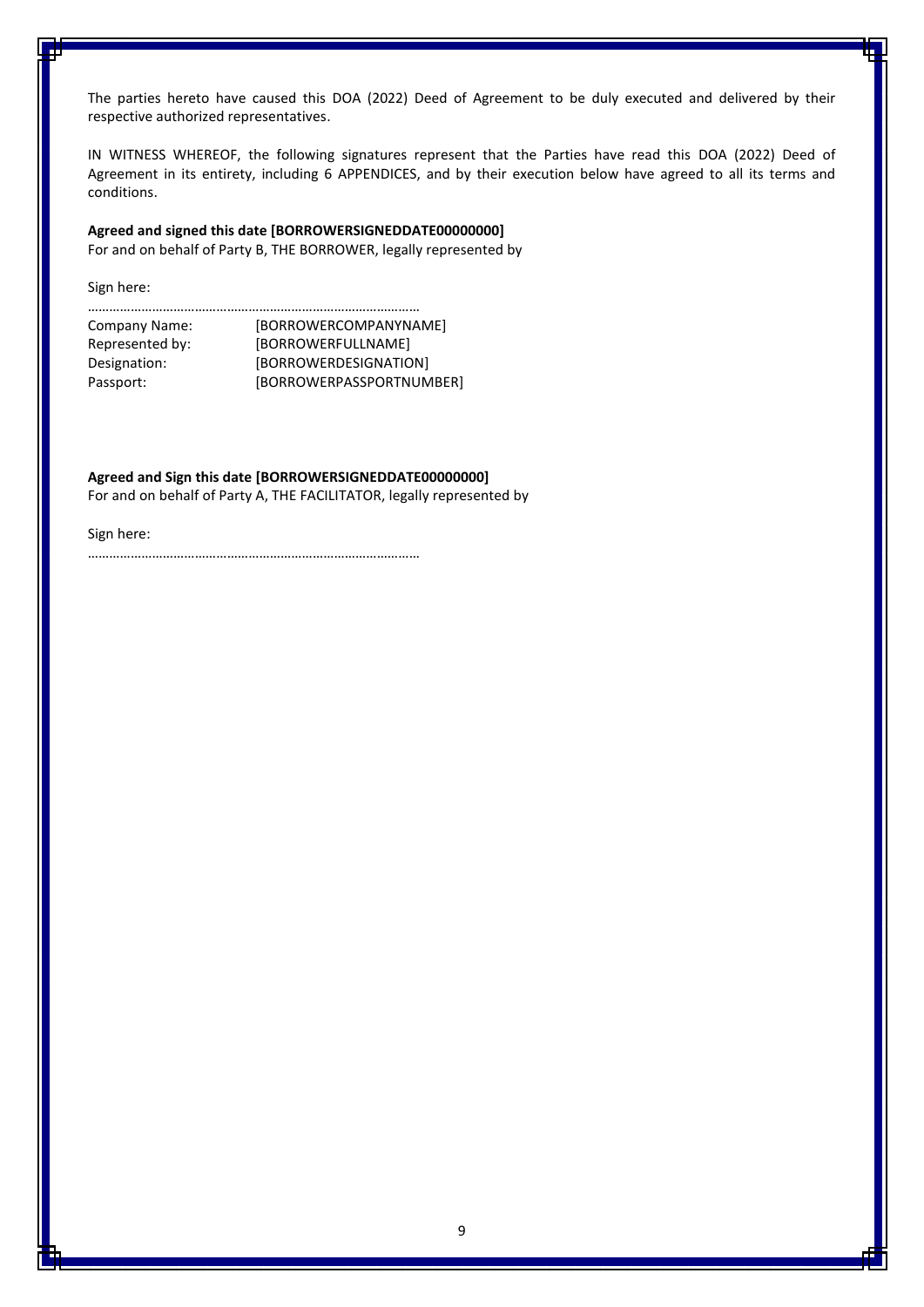### APPENDIX 1 RECEIVING BANK CONFIRMATION

### **Please copy and paste your bank's confirmation letter on this page!**

The letter you requested and received from your own bank must evidence their willingness to receive a financial instrument on loan and their willingness to issue the conditional payment of the lending fee on behalf of the BORROWER directly to the LENDER. (This confirmation must refer to the specimen shown in the supporting documentation as SPECIMEN A, B, C or D)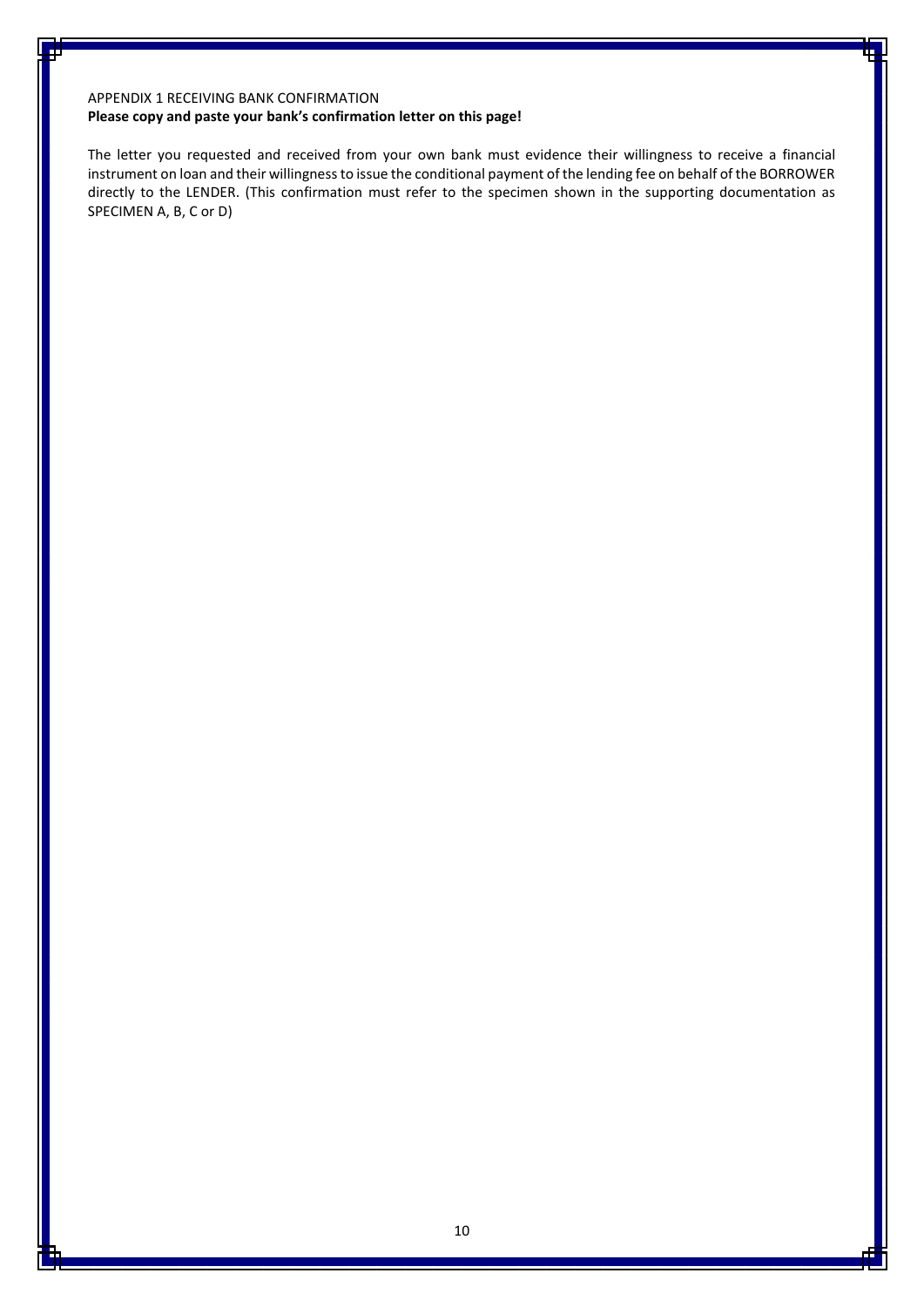### APPENDIX 2 ASSIGNED FINANCIAL INSTRUMENT **SBLC SPECIMEN VERBIAGE** DRAFT OF SWIFT MT 760 (ICC 600 URDG 758) (ASSIGNMENT OF STAND-BY LETTER OF CREDIT)

| <b>DATE</b>                 |                                          |
|-----------------------------|------------------------------------------|
| NAME OF ISSUING BANK        |                                          |
| <b>ISSUING BANK ADDRESS</b> |                                          |
| <b>BANK SWIFT CODE</b>      |                                          |
| <b>BANK OFFICER</b>         |                                          |
|                             |                                          |
| NAME OF RECEIVING BANK      |                                          |
| <b>BANK SWIFT CODE</b>      |                                          |
| ATTENTION BANK OFFICER      | : MR.                                    |
| STANDBY LETTER OF CREDIT    |                                          |
| <b>BENEFICIARY</b>          |                                          |
| <b>ADDRESS</b>              |                                          |
| <b>CURRENCY</b>             |                                          |
| AMOUNT                      |                                          |
| <b>ISSUING DATE</b>         |                                          |
| <b>MATURITY DATE</b>        | : ONE YEAR + ONE DAY (FROM ISSUING DATE) |

77C: NARRATIVE: WE HEREBY OPEN OUR STAND BY LETTER OF CREDIT NO XX AS FOLLOWS:

AT THE REQUEST OF OUR CUSTOMER " ................. " WE HEREBY ESTABLISH IN YOUR FAVOUR OUR CASH BACKED IRREVOCABLE STANDBY, TRANSFERRABLE AND DIVISIBLE LETTER OF CREDIT FOR MAXIMUM …………… MILLION (EURO 0,000,000), TO GUARANTEE PAYMENT OF THE SUMS DUE TO YOU BY ............................... THE FACILITIES COVERED BY THIS INDEMNITY ARE AS FOLLOWS:

TYPE: STANDBY LETTER OF CREDIT AMOUNT: EURO. 0,000,000 USD MAXIMUM

WE HEREBY IRREVOCABLY UNDERTAKE AND AGREE TO PAY YOU ON RECEIPT OF YOUR CLAIM BY WAY OF EITHER / TESTED TELEX OR AUTHENTICATED SWIFT, WITHOUT ANY FURTHER PROOF OR CONDITION.

THIS STANDBY LETTER OF CREDIT WILL EXPIRE ON THE ABOVE-MENTIONED EXPIRY DATE AT OUR COUNTERS, AFTER WHICH DATE OUR LIABILITY TO YOU UNDER THIS LETTER OF CREDIT WILL CEASE AND WILL BE OF NO FURTHER EFFECT WHETHER THIS INSTRUMENT IS RETURNED TO US OR NOT.

WE HEREBY ENGAGE YOU THAT CLAIMS RECEIVED IN CONFORMITY WITH THE TERMS OF THIS CREDIT WILL BE DULY HONOURED AND THE DRAWING AMOUNT ACCOMPANIED BY APPLICANTS' CONFIRMATION OF DEFAULT SENT TO US BY WAY OF AUTHENTICATED SWIFT THROUGH ADVISING BANK.

THIS STANDBY LETTER OF CREDIT IS SUBJECT TO THE UNIF0RM CUSTOMS AND PRACTICES FOR DOCUMENTARY CREDITS, INTERNATIONAL CHAMBER OF COMMERCE LATEST REVISION OF PUBLICATION ICC 600 URDG 758 ANE ENGAGES US IN ACCORDANCE WITH THE TERMS THEREOF.

THIS STANDBY LETTER OF CREDIT SHALL BE GOVERNED BY AND SHALL BE CONSTRUED IN ACCORDANCE WITH THE LAWS OF (COUNTRY OF ISSUE). THIS STANDBY LETTER OF CREDIT IS AN OPERATIVE INSTRUMENT.

FOR AND ON BEHALF OF (NAME OF THE ISSUING BANK)

AUTHORIZED OFFICER AUTHORIZED OFFICER

(NAME, TITLE, PIN CODE) (NAME, TITLE, PIN CODE)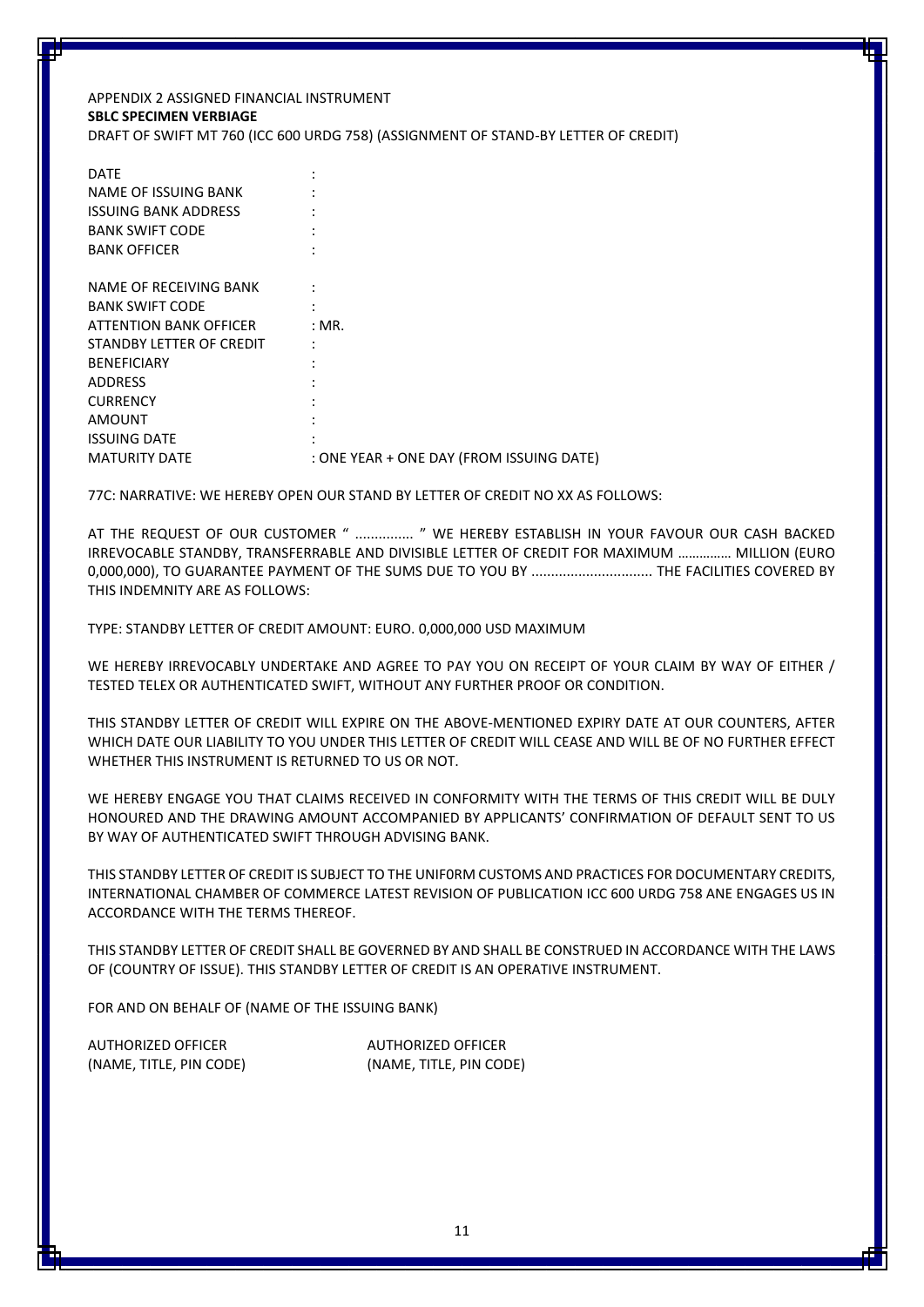### **APPENDIX 3 APPLICANT DETAILS**

| <b>DATF</b>              | [BORROWERSIGNEDDATE00000000]     |
|--------------------------|----------------------------------|
| COMPANY NAME             | [BORROWERCOMPANYNAME]            |
| BORROWER'S LAST NAME     | <b>IBORROWERFULLNAMEI</b>        |
| FACE VALUE OF INSTRUMENT | EURO [EUROFACEVALUEOFINSTRUMENT] |

### **INTERMEDIARY**

| <b>NAME</b>     | [INTERMEDIARYFULLNAME]      |
|-----------------|-----------------------------|
| <b>ADDRESS</b>  | [INTERMEDIARYADDRESS]       |
| <b>CITY</b>     | [INTERMEDIARYCITY]          |
| STATE/PROVINCE  | [INTERMEDIARYSTATEPROVINCE] |
| ZIP/POSTAL CODE | [INTERMEDIARYZIPPOSTALCODE] |
| <b>COUNTRY</b>  | [INTERMEDIARYCOUNTRY]       |
| EMAIL           | [INTERMEDIARYEMAIL]         |

### **BORROWER'S COMPANY INFORMATION**

| <b>COMPANY NAME</b>             | [BORROWERCOMPANYNAME]              |
|---------------------------------|------------------------------------|
| <b>ADDRESS</b>                  | [BORROWERCOMPANYSTREET]            |
| <b>CITY</b>                     | [BORROWERCOMPANYCITY]              |
| STATE/PROVINCE                  | [BORROWERCOMPANYSTATEPROVINCE]     |
| ZIP/POSTAL CODE                 | [BORROWERCOMPANYZIPPOSTALCODE]     |
| <b>COUNTRY</b>                  | [BORROWERCOMPANYCOUNTRY]           |
| <b>COMPANY REGISTRATION NO.</b> | [BORROWERCOMPANYREGNO]             |
| DATE OF INCORPORATION           | [BORROWERCOMPANYDATEINCORPORATION] |

### **REVENUES AUDITED FOR YOUR COMPANY FOR THE PAST FICSCAL YEAR**

| LAST FISCAL YEAR IN EUROS | [REVENUESLASTFISCALYEARINEUROEQUIVALENCE] |
|---------------------------|-------------------------------------------|
|---------------------------|-------------------------------------------|

### **BORROWER / AUTHORISED SIGNATORY INFORMATION**

| <b>BORROWER FIRST NAME</b> | [BORROWERFIRSTNAME]            |
|----------------------------|--------------------------------|
| <b>BORROWER LAST NAME</b>  | [BORROWERLASTNAME]             |
| <b>ADDRESS</b>             | [BORROWERCOMPANYSTREET]        |
| <b>CITY</b>                | [BORROWERCOMPANYCITY]          |
| STATE/PROVINCE             | [BORROWERCOMPANYSTATEPROVINCE] |
| ZIP/POSTAL CODE            | [BORROWERCOMPANYZIPPOSTALCODE] |
| <b>COUNTRY</b>             | [BORROWERCOMPANYCOUNTRY]       |
| <b>PASSPORT NUMBER</b>     | [BORROWERPASSPORTNUMBER]       |
| <b>ISSUING COUNTRY</b>     | [PASSPORTCOUNTRYOFISSUE]       |
| PASSPORT ISSUED WHEN       | [PASSPORTISSUEDWHEN]           |
| PASSPORT EXPIREING WHEN    | [PASSPORTEXPIREINGWHEN]        |
| <b>EMAIL</b>               | [BORROWEREMAIL]                |
| PHONE NUMBER               | [BORROWERPHONENUMBER]          |
| WHATSAPP NUMBER            | [BORROWERWHATSAPPNUMBER]       |

### **BORROWER'S PAYMENT ISSUING BANK**

and the contract of the contract of the

and the con-

| BANK NAME      | [BORROWERPAYMENTISSUINGBANKNAME] |
|----------------|----------------------------------|
| <b>BRANCH</b>  | [BORROWERPAYMENTISSUINGBRANCH]   |
| <b>ADDRESS</b> | [BORROWERPAYMENTISSUINGADDRESS]  |

<u> The Story of the Story of the Story of the Story of the Story of the Story of the Story of the Story of the Story of the Story of the Story of the Story of the Story of the Story of the Story of the Story of the Story of</u>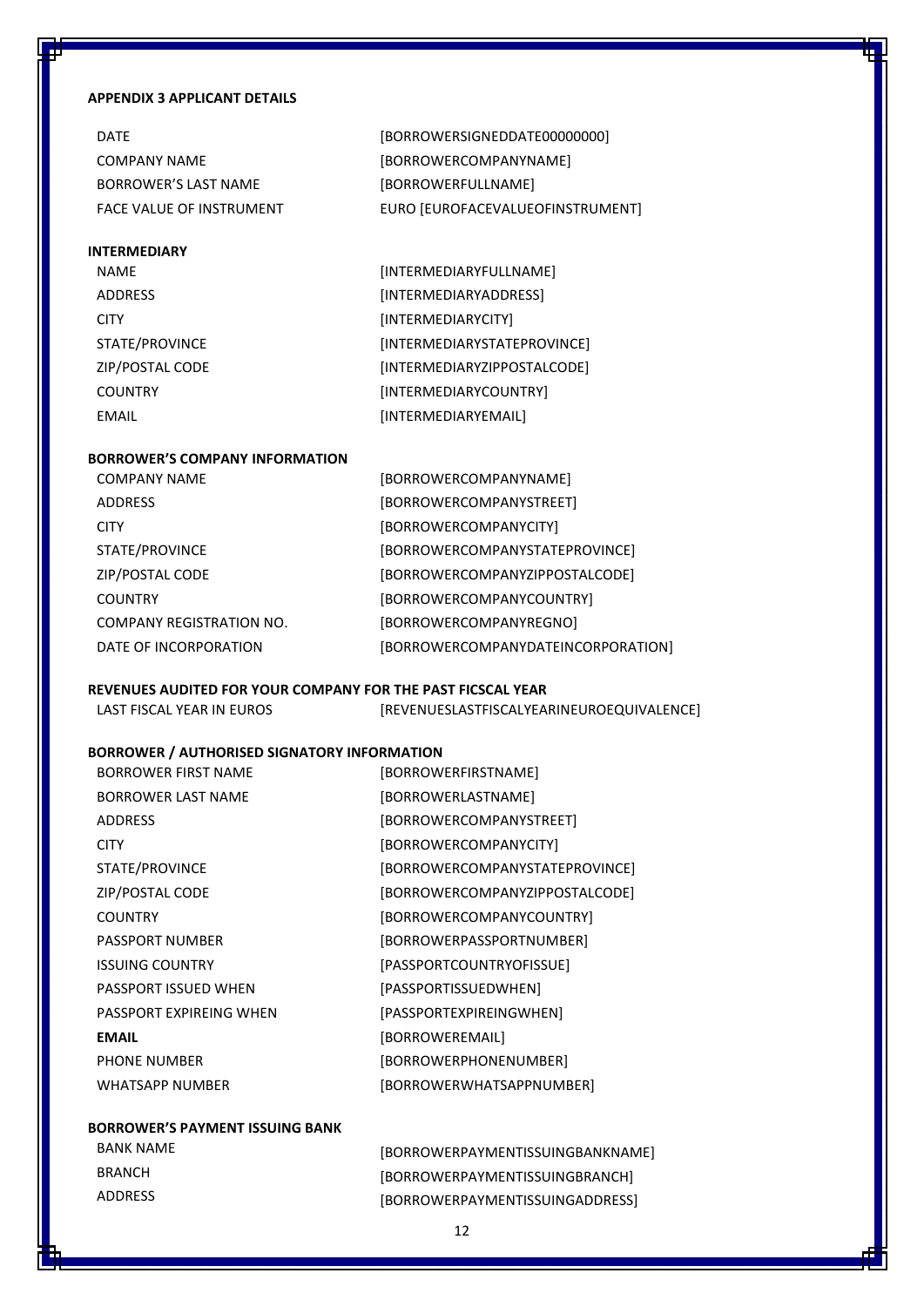| <b>CITY</b>                   | [BORROWERPAYMENTISSUINGCITY]                 |
|-------------------------------|----------------------------------------------|
| STATE/PROVINCE                | [BORROWERPAYMENTISSUINGSTATEPROVINCE]        |
| ZIP/POSTAL CODE               | [BORROWERPAYMENTISSUINGZIPPOSTALCODE]        |
| <b>COUNTRY</b>                | [BORROWERPAYMENTISSUINGCOUNTRY]              |
| <b>SWIFT CODE</b>             | [BORROWERPAYMENTISSUINGSWIFTCODE]            |
| TELEPHONE OF BANK OFFICER     | [BORROWERPAYMENTISSUINGTELEPHONEBANKOFFICER] |
| <b>BANK OFFICER IN CHARGE</b> | [BORROWERPAYMENTISSUINGBANKOFFICERNAME]      |
| NAME OF ACCOUNT               | [BORROWERPAYMENTISSUINGNAMEOFACCOUNT]        |
| SIGNATORY ON ACCOUNT          | [BORROWERPAYMENTISSUINGSIGNATORYONACCOUNT]   |
| NUMBER OF ACCOUNT             | [BORROWERPAYMENTISSUINGNUMBEROFACCOUNT]      |
|                               |                                              |

### **BORROWER'S BANK INSTRUMENT RECEVING BANK**

| <b>RECEVING BANK NAME</b>     | [BORROWERRECEVINGBANKNAME]                 |
|-------------------------------|--------------------------------------------|
| <b>BRANCH</b>                 | [BORROWERRECEVINGBANKBRANCH]               |
| <b>ADDRESS</b>                | [BORROWERRECEVINGBANKADDRESS]              |
| <b>CITY</b>                   | [BORROWERRECEVINGBANKCITY]                 |
| STATE/PROVINCE                | [BORROWERRECEVINGBANKSTATEPROVINCE]        |
| ZIP/POSTAL CODE               | [BORROWERRECEVINGBANKZIPPOSTALCODE]        |
| <b>COUNTRY</b>                | [BORROWERRECEVINGBANKCOUNTRY]              |
| <b>SWIFT CODE</b>             | [BORROWERRECEVINGBANKSWIFTCODE]            |
| TELEPHONE OF BANK OFFICER     | [BORROWERRECEVINGBANKTELEPHONEBANKOFFICER] |
| <b>BANK OFFICER IN CHARGE</b> | [BORROWERRECEVINGBANKOFFICERNAME]          |
| NAME OF ACCOUNT               | [BORROWERRECEVINGBANKNAMEOFACCOUNT]        |
| SIGNATORY ON ACCOUNT          | [BORROWERRECEVINGBANKSIGNATORYONACCOUNT]   |
| NUMBER OF ACCOUNT             | [BORROWERRECEVINGBANKNUMBEROFACCOUNT]      |

**DESCRIBTION OF FINANCIAL PROJECT OR TRANSACTION** (LESS THAN 250 CHARACTERS) [DESCRIBTIONPROJECT250CHARACTERS]

### **CONFIRMED AND APPROVED BY THE BORROWER**

| CORPORATION NAME     | [BORROWERCOMPANYNAME]        |
|----------------------|------------------------------|
| AUTHORIZED SIGNATURE | [BORROWERFULLNAME]           |
| <b>TITLE</b>         | [BORROWERDESIGNATION]        |
| <b>DATE</b>          | [BORROWERSIGNEDDATE00000000] |

THE PERSON SIGNING THIS FORM MUST BE THE BORROWER. ANY ABUSE OF THIS DOCUMENT WILL BE FULLY PROSECUTED BY LAW.

SIGNATURE OF BORROWER/AUTHORIZED SIGNATORY: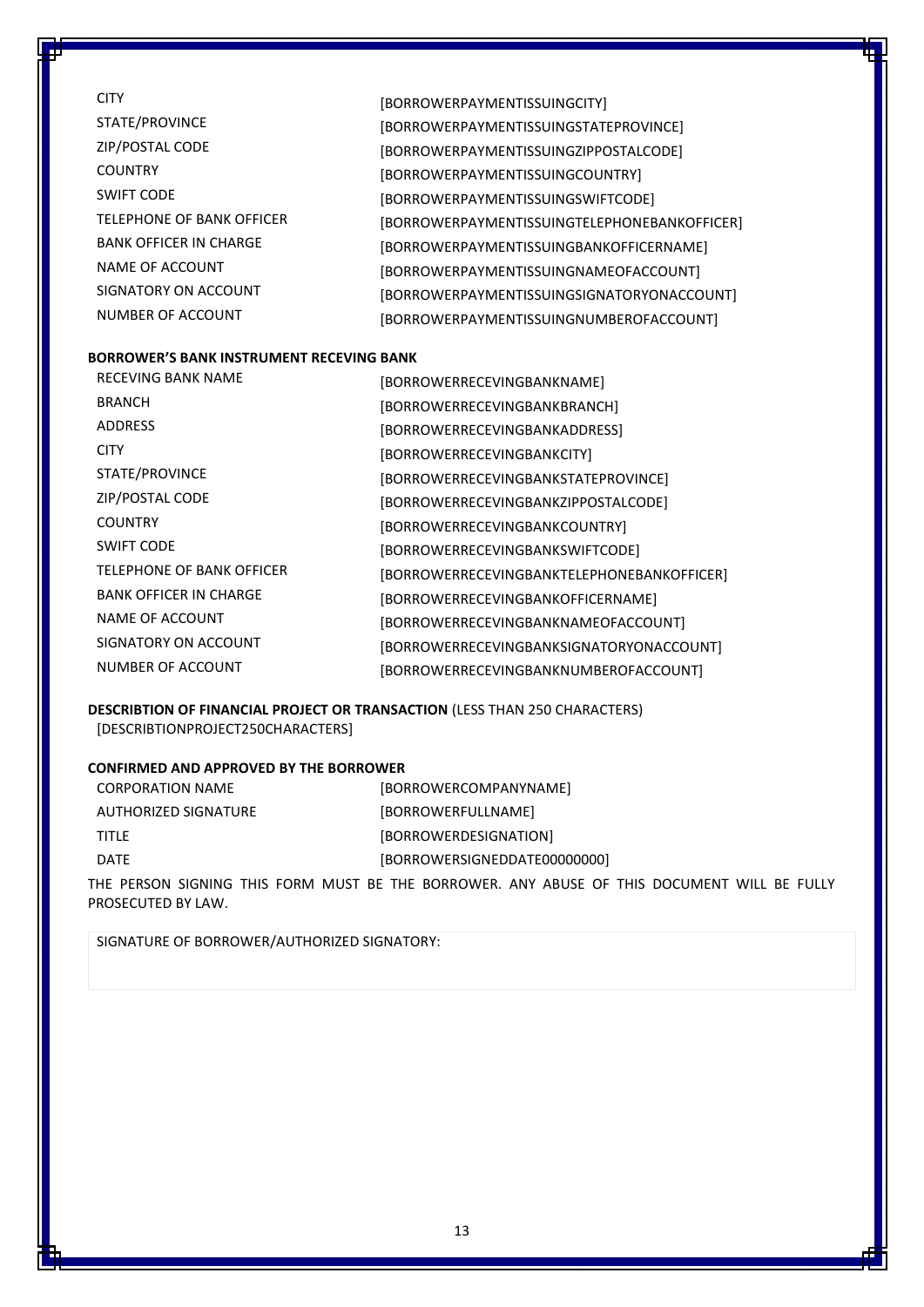APPENDIX 3 APPLICANT DETAILS (continued) Copy and paste borrower Company Incorporation Certificate here: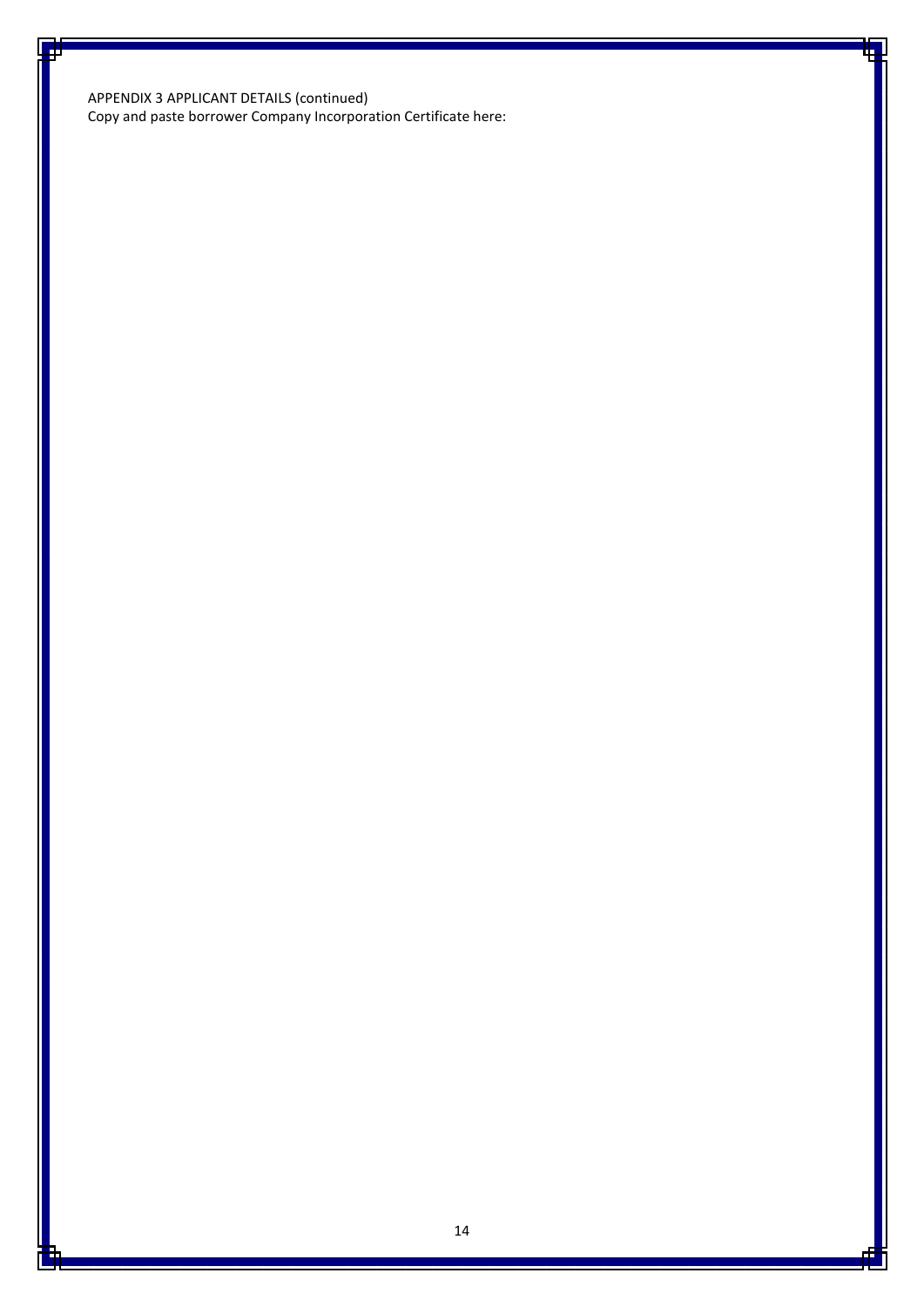### APPENDIX 4 CLIENT INFORMATION SHEET

| [EUROFACEVALUEOFINSTRUMENT]           |
|---------------------------------------|
| <b>SBLC</b>                           |
| [PREFERREDPAYMENTMETHODFORLENDINGFEE] |
| [BORROWERFIRSTNAME]                   |
| [BORROWERLASTNAME]                    |
| [BORROWERDESIGNATION]                 |
| [BORROWERNATIONALITY]                 |
| [BORROWERPASSPORTNUMBER]              |
| [PASSPORTCOUNTRYOFISSUE]              |
| [PASSPORTISSUEDWHEN]                  |
| [PASSPORTEXPIREINGWHEN]               |
| [BORROWERCOMPANYNAME]                 |
| [BORROWERCOMPANYCOMPLETEADDRESS]      |
| [BORROWEREMAIL]                       |
| [BORROWERPHONENUMBER]                 |
| [BORROWERWHATSAPPNUMBER]              |
| [LEGALADVISORFULLNAME]                |
| [LEGALFIRMEMAIL]                      |
| [LEGALFIRMPHONENUMBER]                |
|                                       |

### **CONFIRMED AND APPROVED BY THE BORROWER**

| <b>CORPORATION NAME</b>          | [BORROWERCOMPANYNAME]        |
|----------------------------------|------------------------------|
| AUTHORIZED SIGNATUREPRINTED NAME | [BORROWERFULLNAME]           |
| <b>TITI F</b>                    | [BORROWERDESIGNATION]        |
| DATF                             | [BORROWERSIGNEDDATE00000000] |

THE PERSON SIGNING THIS FORM MUST BE THE BORROWER. ANY ABUSE OF THIS DOCUMENT WILL BE FULLY PROSECUTED BY LAW.

SIGNATURE OF BORROWER/AUTHORIZED SIGNATORY: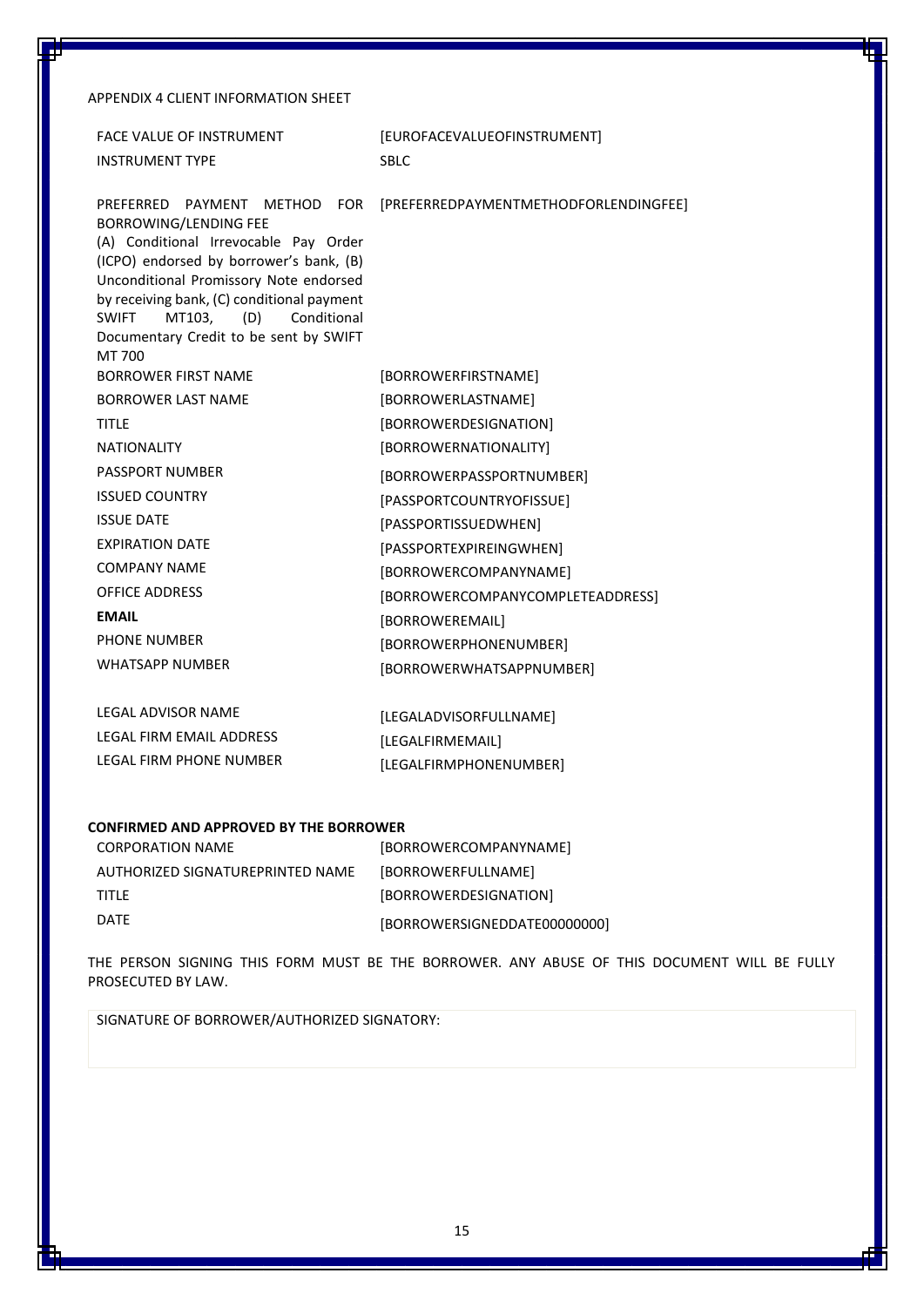APPENDIX 4 CLIENT INFORMATION SHEET (continued) Copy and paste Passport from the Authorized Signatory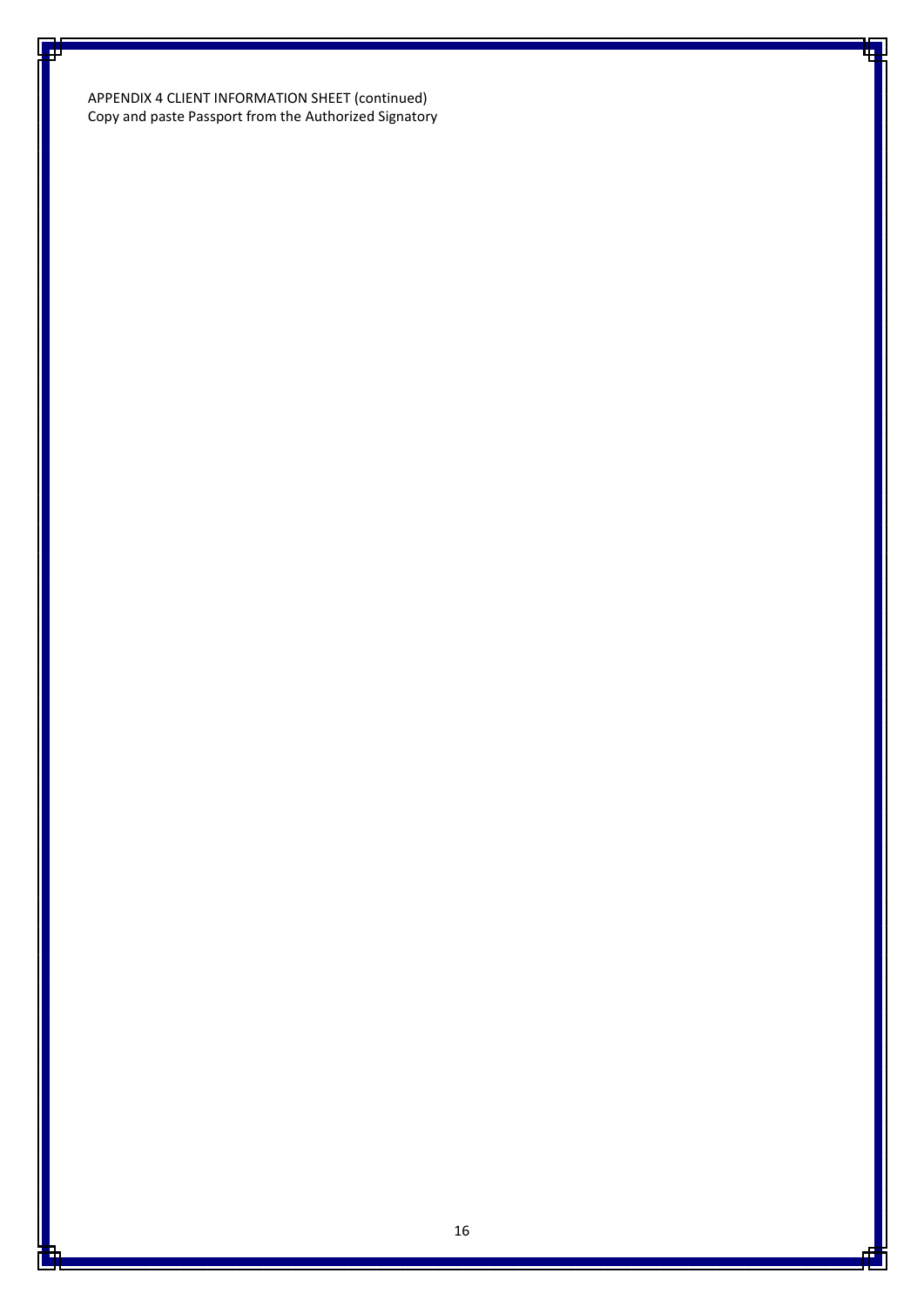APPENDIX 4 CLIENT INFORMATION SHEET (continued)

A BRIEF DESCRIPTION OF THE PROJECT, ON COMPANY LETTERHEAD, DESCRIBING THE PROJECT OR PURPOSE ON ONE SINGLE PAGE FOR WHICH THE BANK INSTRUMENT IS BEING BORROWED.

Scan your 1-page project presentation (on your company letterhead) and copy and paste this here: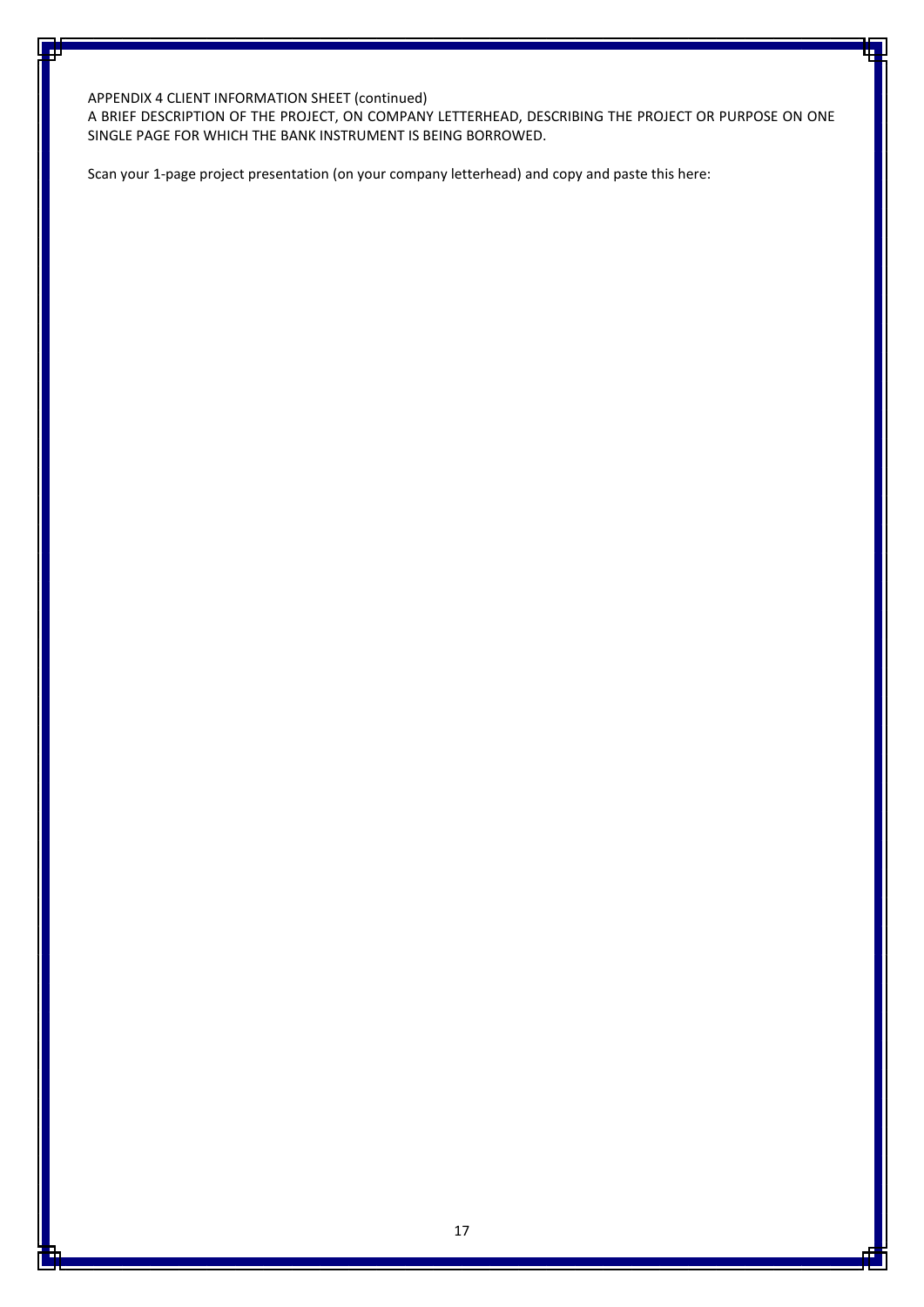### **APPENDIX 5 INTERMEDIARY COMMISSION CONFIRMATION 1**

Irrevocable Fee Protection Agreement (Borrower's Intermediary)

### **Issuing Company [BORROWERCOMPANYNAME]**

Address: [BORROWERCOMPANYCOMPLETEADDRESS] Reg.-Number: [BORROWERCOMPANYREGNO] Represented by: [BORROWERFULLNAME] Designation: [BORROWERDESIGNATION] Passport: [BORROWERPASSPORTNUMBER] Tel.: [BORROWERPHONENUMBER] E-Mail: [BORROWEREMAIL]

### **REGARDING: Irrevocable Fee Protection Agreement (Borrower's Intermediary)**

Contract Number: [BORROWERCONTRACTNO] Borrower Transaction Code: [BORROWERTRANSACTIONCODE] Date: [BORROWERSIGNEDDATE00000000] To the Borrower's Intermediary [INTERMEDIARYFULLNAME]

#### Dear Sir or Madam!

I, Mr. [BORROWERFULLNAME], holder of [BORROWERCOMPANYCOUNTRY] passport number [BORROWERPASSPORTNUMBER] expiring on [PASSPORTEXPIREINGWHEN], the undersigned, acting on behalf of [BORROWERCOMPANYNAME] acting as the paymaster in this transaction, paying all fees outlined herein, irrevocably and with full legal authority, and corporate responsibility, hereby, agree and guarantee to protect, and immediately cause to pay, to the banking coordinates provided by the beneficiary's advisors the (total) fee amount of [INTERMEDIARYCOMMISSIONPERCENT]% of the transaction value within 3 banking days of SWIFT MT760 being sent.

I, the undersigned herewith irrevocably agree that this order of payment is irrevocable, unconditional, confirmed and not retractable and that all payments shall be made immediately by cash swift wire transfer in Euro without protests, delays and deductions to the hereafter listed beneficiaries. These consulting fees and or commissions will be paid regardless of whether the banks or transactions codes are changed. The same property rights of introduction of sources and of business connection will be upheld and honoured as per contract.

I, the undersigned herewith irrevocably agree that all rules and regulations of I.C.C. 400/500/600 regarding confidentiality, non-circumvention and non-disclosure applies to all parties of the agreement and the said rules and regulations shall remain in full force for a period of five (5) years from the date of this agreement, with extensions to be agreed upon.

All parties agree not to circumvent, avoid, bypass, or obviate each other directly or indirectly to avoid payment of commissions or fees in any transaction pending, or in the future, for as long as a contract shall remain in force between the two principals.

Information advised to the other party as being confidential or privileged without the formal written permission of the other party.

I, the undersigned as the payer agree that method of payment of all fees will be SWIFT wire or direct wire transfer of funds, to be accompanied by a certificate of good, clean, cleared, non-criminal origin of funds in Euro.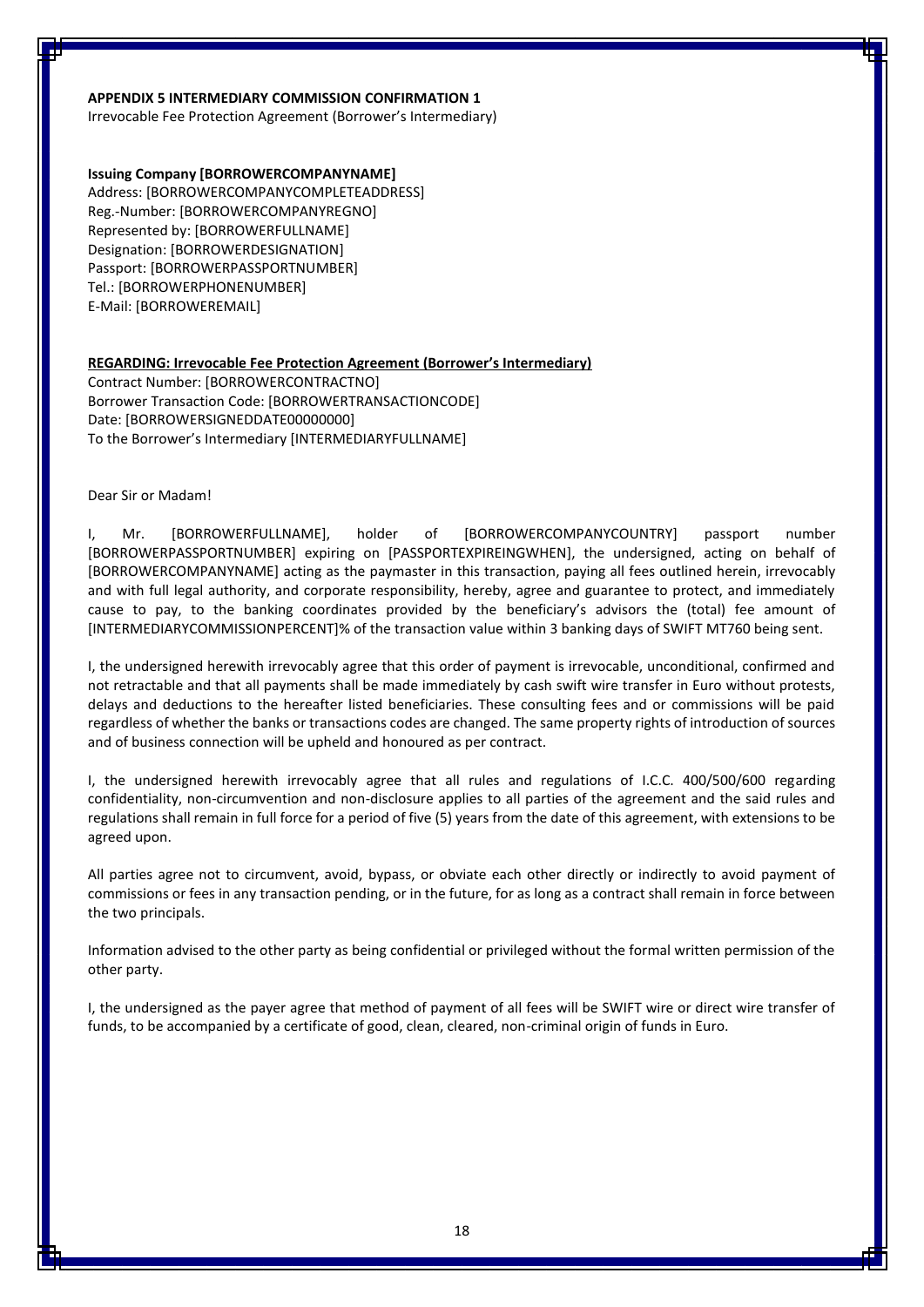Fees paid to the Borrower's Agent / Intermediary [INTERMEDIARYFULLNAME] Intermediary 1 Fee Payment = 1% (one percent) of face value of SBLC

| <b>Bank Name</b>    | : [INTERMEDIARYBANKNAME]      |
|---------------------|-------------------------------|
| <b>Bank Address</b> | : [INTERMEDIARYBANKADDRESS]   |
| Account name        | : [INTERMEDIARYACCOUNTNAME]   |
| Account Nº          | : [INTERMEDIARYACCOUNTNUMBER] |
| <b>SWIFT CODE</b>   | : [INTERMEDIARYSWIFTCODE]     |

Irrevocable Fee Protection Agreement for [BORROWERTRANSACTIONCODE] Agreed and signed this date [BORROWERSIGNEDDATE00000000]

### by Mr. [BORROWERFULLNAME]

| Company Name:     | [BORROWERCOMPANYNAME]    |
|-------------------|--------------------------|
| Represented by:   | [BORROWERFULLNAME]       |
| Designation:      | [BORROWERDESIGNATION]    |
| Passport:         | [BORROWERPASSPORTNUMBER] |
| Country of issue: | [PASSPORTCOUNTRYOFISSUE] |
| Issued:           | [PASSPORTISSUEDWHEN]     |
| Expiry:           | [PASSPORTEXPIREINGWHEN]  |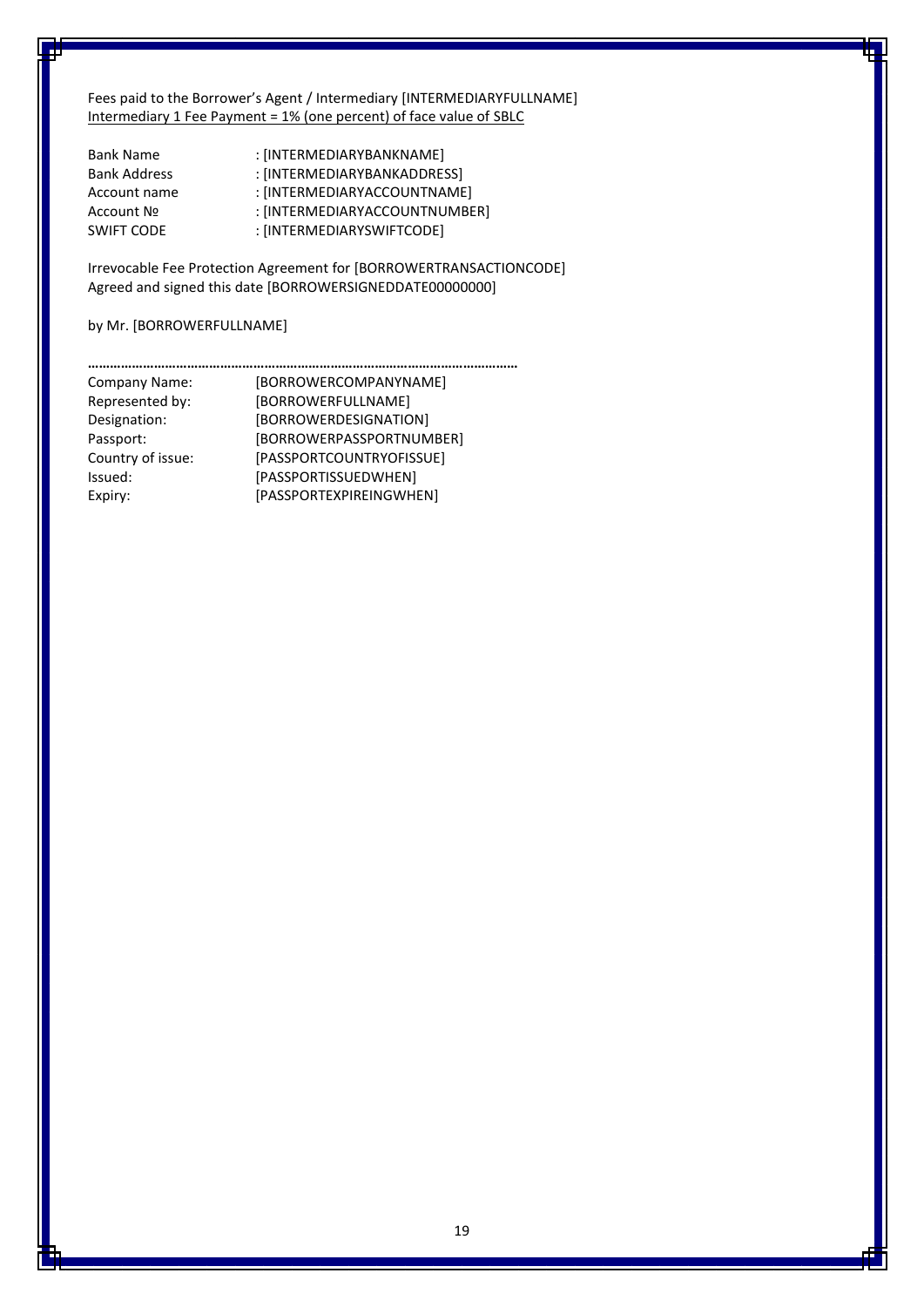### **APPENDIX 6 INTERMEDIARY COMMISSION CONFIRMATION 2**

Irrevocable Fee Protection Agreement (FACILITATOR's Agent)

### **Issuing Company [BORROWERCOMPANYNAME]**

Address: [BORROWERCOMPANYCOMPLETEADDRESS] Reg.-Number: [BORROWERCOMPANYREGNO] Represented by: [BORROWERFULLNAME] Designation: [BORROWERDESIGNATION] Passport: [BORROWERPASSPORTNUMBER] Tel.: [BORROWERPHONENUMBER] E-Mail: [BORROWEREMAIL]

### **REGARDING: Irrevocable Fee Protection Agreement (FACILITATOR's Agent)**

Contract Number: [BORROWERCONTRACTNO] Borrower Transaction Code: [BORROWERTRANSACTIONCODE] Date: [BORROWERSIGNEDDATE00000000] The Facilitator's Agent c/o the Facilitator

#### Dear Sir or Madam!

I, Mr. [BORROWERFULLNAME], holder of [BORROWERCOMPANYCOUNTRY] passport number [BORROWERPASSPORTNUMBER] expiring on [PASSPORTEXPIREINGWHEN], the undersigned, acting on behalf of [BORROWERCOMPANYNAME] acting as the paymaster in this transaction, paying all fees outlined herein, irrevocably and with full legal authority, and corporate responsibility, hereby, agree and guarantee to protect, and immediately cause to pay, to the banking coordinates provided by the Facilitator's agent the (total) fee amount of [INTERMEDIARYCOMMISSIONPERCENT]% of the transaction value within 3 banking days of SWIFT MT760 being sent.

I, the undersigned herewith irrevocably agree that this order of payment is irrevocable, unconditional, confirmed and not retractable and that all payments shall be made immediately by cash swift wire transfer in Euro without protests, delays and deductions to the hereafter listed beneficiaries. These consulting fees and or commissions will be paid regardless of whether the banks or transactions codes are changed. The same property rights of introduction of sources and of business connection will be upheld and honoured as per contract.

I, the undersigned herewith irrevocably agree that all rules and regulations of I.C.C. 400/500/600 regarding confidentiality, non-circumvention and non-disclosure applies to all parties of the agreement and the said rules and regulations shall remain in full force for a period of five (5) years from the date of this agreement, with extensions to be agreed upon.

All parties agree not to circumvent, avoid, bypass, or obviate each other directly or indirectly to avoid payment of commissions or fees in any transaction pending, or in the future, for as long as a contract shall remain in force between the two principals.

Information advised to the other party as being confidential or privileged without the formal written permission of the other party.

I, the undersigned as the payer agree that method of payment of all fees will be SWIFT wire or direct wire transfer of funds, to be accompanied by a certificate of good, clean, cleared, non-criminal origin of funds in Euro.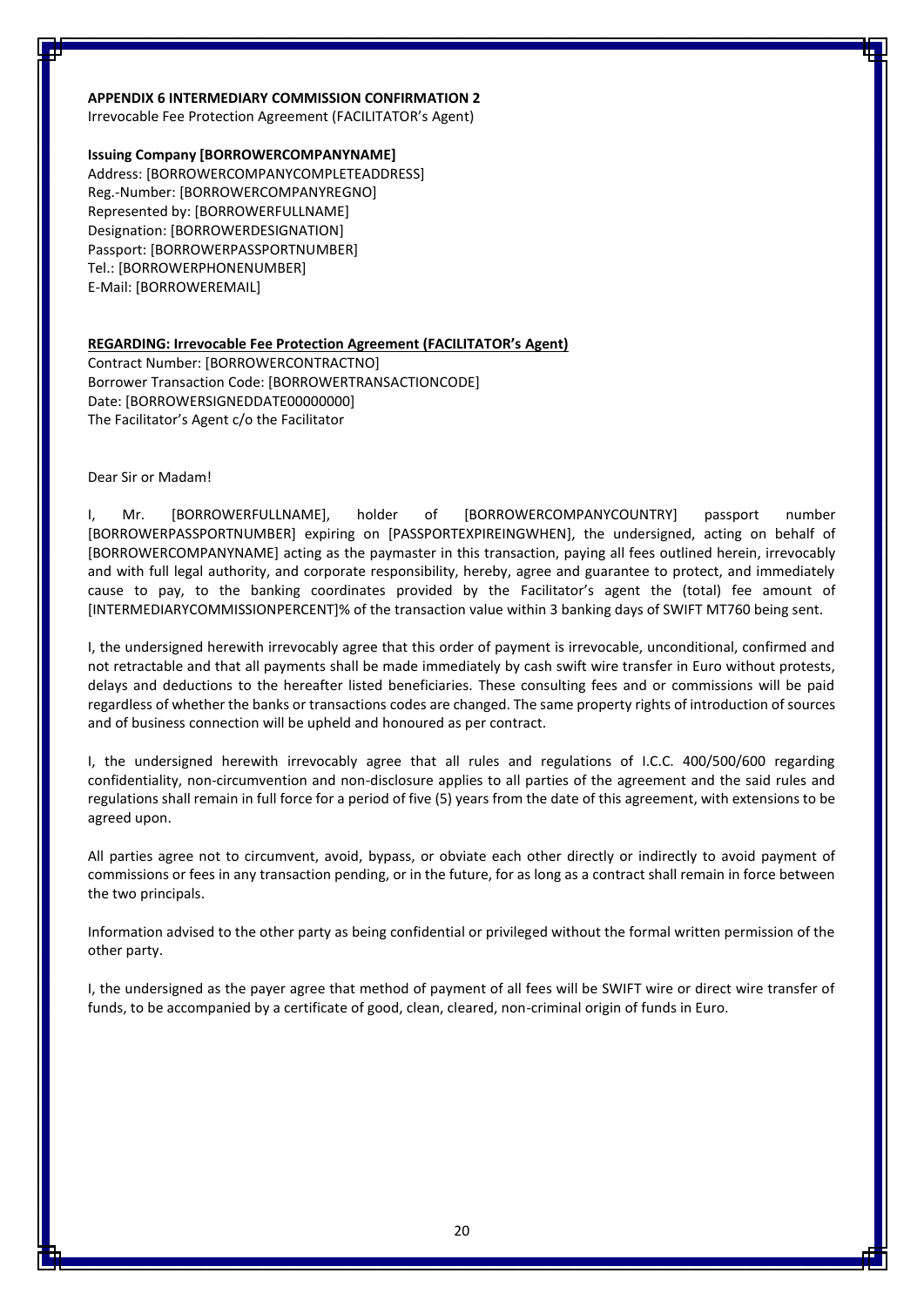# **Fees paid to the Facilitator's Agent**

Intermediary 2 Fee Payment = 1% (one percent) of face value of SBLC

| : TBA   |
|---------|
| $:$ TRA |
| $:$ TRA |
| $:$ TRA |
| $:$ TRA |
|         |

Irrevocable Fee Protection Agreement for [BORROWERTRANSACTIONCODE] Agreed and signed this date [BORROWERSIGNEDDATE00000000]

### by Mr. [BORROWERFULLNAME]

| Company Name:     | [BORROWERCOMPANYNAME]    |
|-------------------|--------------------------|
| Represented by:   | [BORROWERFULLNAME]       |
| Designation:      | [BORROWERDESIGNATION]    |
| Passport:         | [BORROWERPASSPORTNUMBER] |
| Country of issue: | [PASSPORTCOUNTRYOFISSUE] |
| Issued:           | [PASSPORTISSUEDWHEN]     |
| Expiry:           | [PASSPORTEXPIREINGWHEN]  |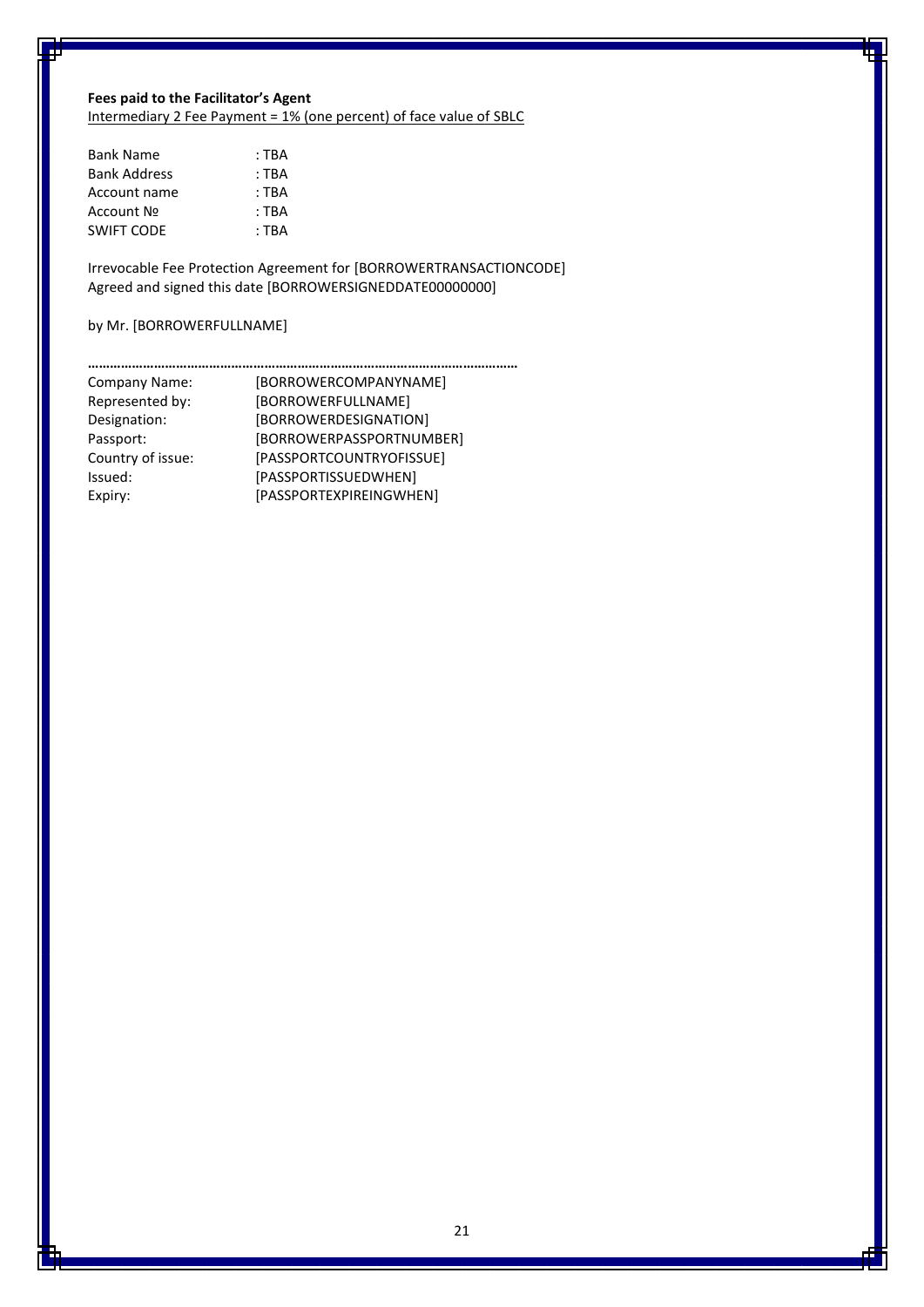### **APPEMDIX 7 PROOF OF FUNDS**

The borrower will have to evidence the cash availability of the "Reservation and Call Option Fee" here in the amount of Euro 35,000 (thirty-five thousand Euros only) to be considered as an applicant / borrower. Copy and paste your proof of available funds here:

# **This is the last page of the Deed of Agreement [BORROWERTRANSACTIONCODE]**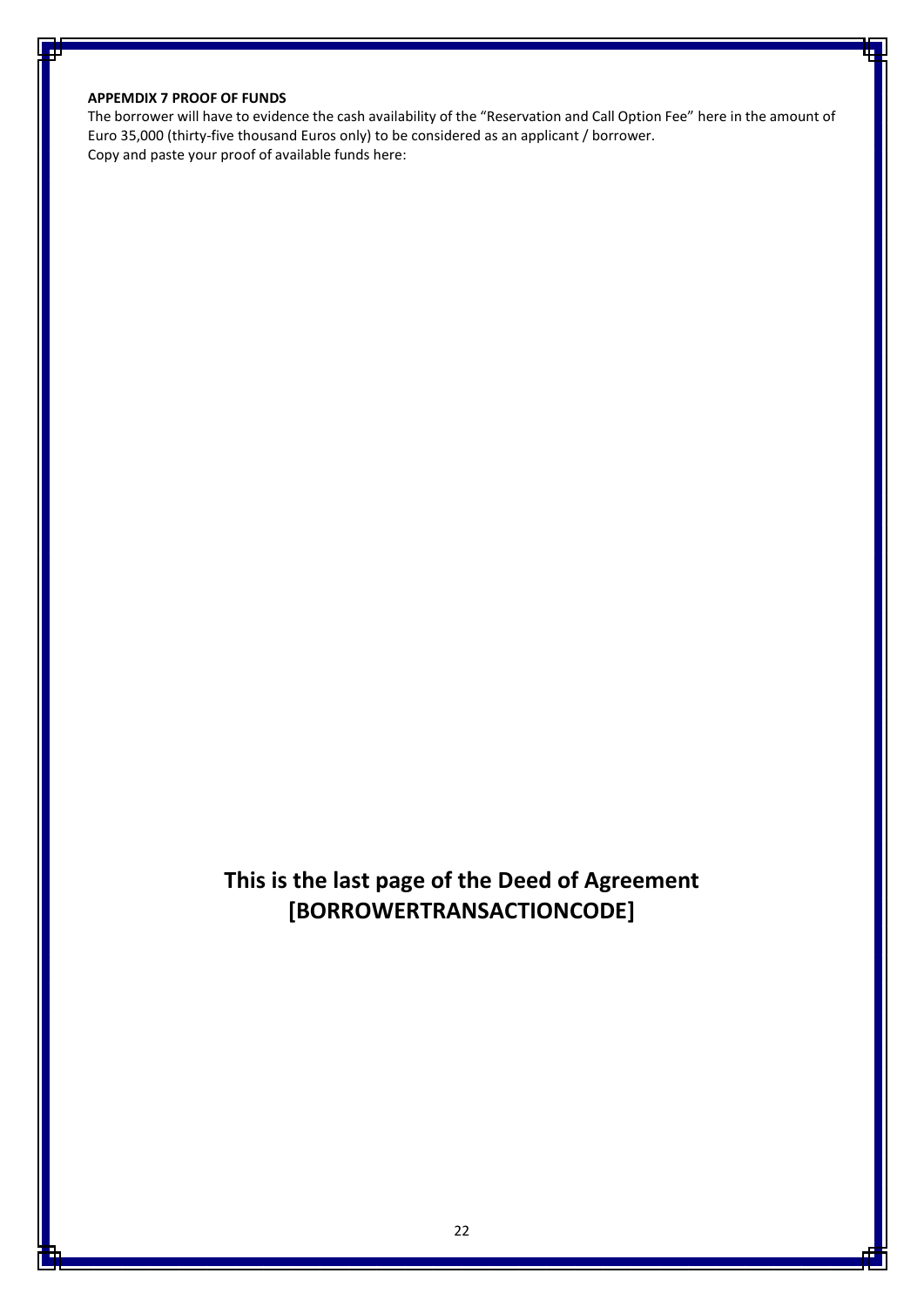# **Delete this and all the following pages from your final document**

after completion and before submission. This and the following pages will help you to quickly generate the final document for submission.

## **How to complete this document**

On the following pages you will find JPG FILES (pictures) of the ONLY ACCEPTABLE Specimen Verbiage of the methods that are available to pay for the annual BORROWING & LENDING FEE and the 2 Specimen of the ONLY ACCEPTABLE VERBIAGE of the Standby Letter of Credit that you can avail through this concept.

There are no modifications accepted on any of the terms and conditions, and no modification of any of the verbiages can be considered. Only if you can use EXACTLY WHAT IS STATED IN THESE SPECIMEN you should place an application through this DOA (2022) Deed of Agreement.

### **FOR APPENDIX 1**

Request the confirming letter from your paying bank, confirming that they agree to accept the instrument and pay for the BORRWOING AND LENDING FEE exactly in line with the verbiage as stated for the available 4 payment methods. If they request changes, **do not apply**. It will not be considered, and you will not be accepted.

### **YOU CAN AUTOCOMPLETE THIS ENTIRE CONTRACT IN MINUTES**

We have made it simple to complete this document. On the very last 2 pages you will find all the variables that are being used to complete this contract. In your WORD program go to FIND and REPLACE. Enter one variable (as stated on the last 2 pages) in the FIND FUNCTION LINE exactly as it is stated there with the brackets and then enter the relevant and valid answer in the REPLACE FUNCTION LINE. Then have the entire documents searched from top to bottom and with this have the variables automatically replaced. Then repeat the process with the next variable. Once you have done this for all the variables listed, there should be no longer any variables in brackets on the last 2 pages, but all must have been replaced with valid information for your contract. This will also have caused the entire document to be completed. This should be almost perfect, and you will just have to read through it once more and sign it at all the appropriate spaces.

Then create one UNLOCKED PDF file from this final word document or submit it as a duly completed WORD file. This should cover the CONTRACT with the 6 APPENDICES only. All these instructions and pages after page 22 *"This is the last page of the Deed of Agreement [BORROWERTRANSACTIONCODE]"* should be deleted from the final document. Submit the contract through the person who has provided you with this document. If you have any questions, just ask the party who provided you with this document for an explanation or answers to your questions.

Your transaction will be assessed and if acceptable, you will receive a confirmation within 5 working days.

**DO NOT SUBMIT AN APPLICATION** if you are not in agreement with all these terms or if you and your bank cannot comply with all the terms that are stated. Do not ask for any changes. There are no modifications considered, neither in the Specimen verbiages that have been provided, nor are any of the terms or procedures of the contract negotiable.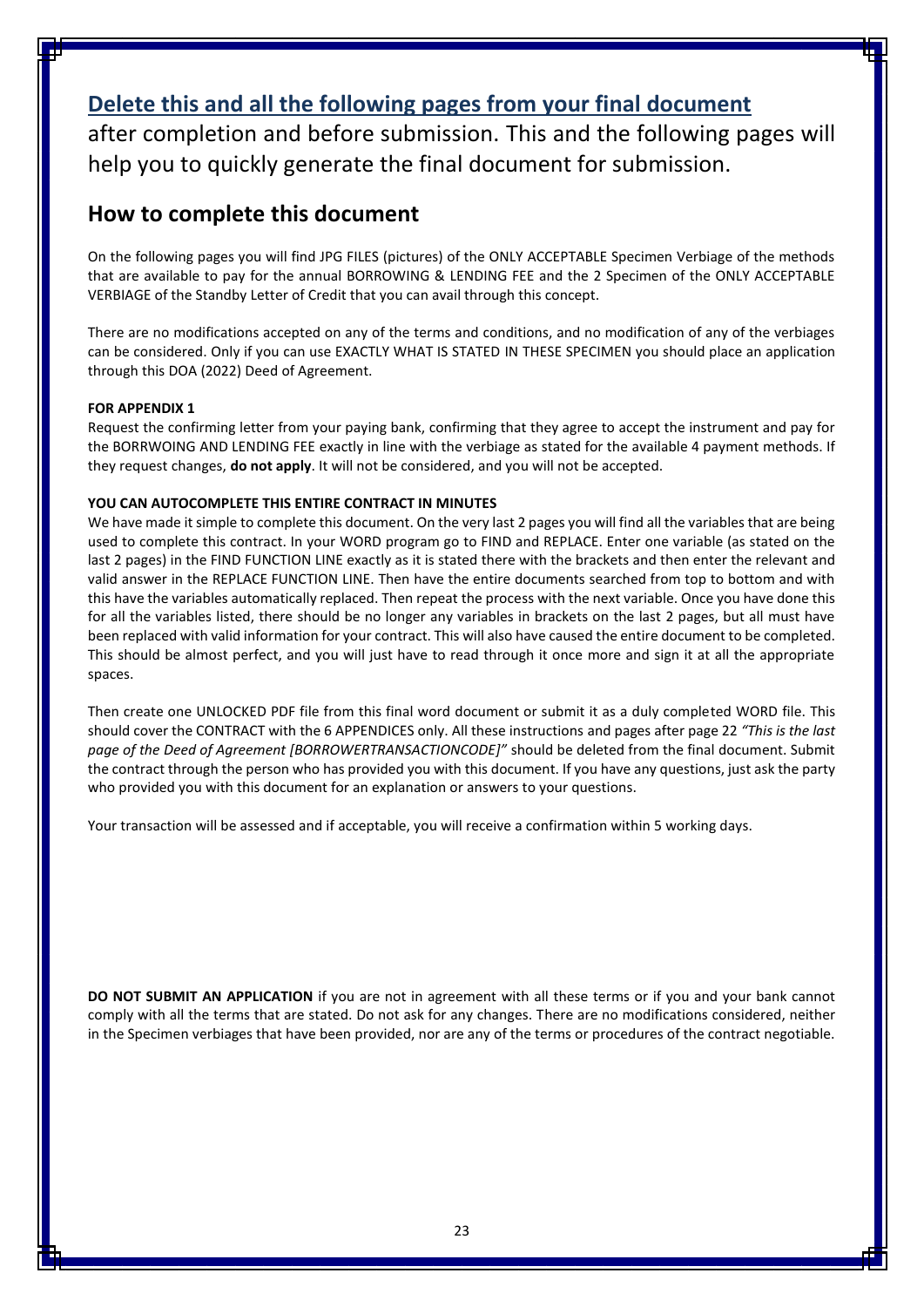# **Additional Information**

### **A COMPLETELY "NO FRONT FEE" TRANSACTION FOR A QUALIFIED BORROWER**

### YOU DO NOT HAVE TO PAY ANYTHING IN ADVANCE

This transaction is completely free of any advance payments and the delivery of the financial instrument is based on payment against delivery and verification, if the BORROWER's own company will receive the SBLC and if it is of substance, with an active commercial business, audited accounts and annual revenues in the past fiscal year, equal to the face value (or more) of the guarantee instrument that is requested. If a BORROWER proves to be of substance accordingly, and through relevant audited accounts, the INSTRUMENT RESERVATION FEE (as to PARAGRAPH 6.03) is being advanced and paid by the FACILITATOR for the BORROWER. This makes this facility an absolutely no front fee transaction for any qualified BORROWER.

### **GUARANTEE DELIVERY TERMS SHEET**

To book this transaction as outlined in this DOA (2022) DEED OF AGREEMENT and secure these Terms and Conditions for 180 days, confirmed through the GUARANTEE DELIVERY TERMS SHEET, the BORROWER will have to deposit a booking fee of Euro 35,000 (Thirty-Five Thousand Euros Only) directly with the FACILITATOR immediately upon the FACILITATOR's assessment and acceptance of the transaction. An invoice will be issued by the Facilitator. The booking fee will be refunded after successful closing of the transaction and the borrower has the optional right to deduct the arrangement fee from the commission that will be due to be paid by the BORROWER upon a successful transaction, to the FACILITATOR's intermediary.

### **PRE-ADVICE MT799/999 IS AN AVAILABLE OPTION**

At the request of the BORROWER, a Pre-Advice can be arranged, by one of the FACILITATOR's banks or financial institutions at the FACILITATOR's choice transmitted and sent by SWIFT MT799 / MT999 to the borrowers designated receiving bank, confirming to be Ready, Willing and Able to perform as to CLIENT CONTRACT NO.: XXXXXX TRANSACTION NUMBER XXXXXX to deliver an SBLC in the amount of EURO XXXXXX .Such a Pre-Advice is available at the BORROWER's option, after payment of an arrangement fee of Euro 35,000 (Thirty-Five Thousand Euros Only). The entire fee for this optional service will be refunded after successful closing of the transaction and the borrower has the optional right to deduct the arrangement fee from the commission that will be due to be paid by the BORROWER upon a successful transaction, to the FACILITATOR's intermediary.

**DO NOT SUBMIT AN APPLICATION** if you are not in agreement with all these terms or if you and your bank cannot comply with all the terms that are stated. Do not ask for any changes. There are no modifications considered, neither in the Specimen verbiages that have been provided, nor are any of the terms or procedures of the contract negotiable.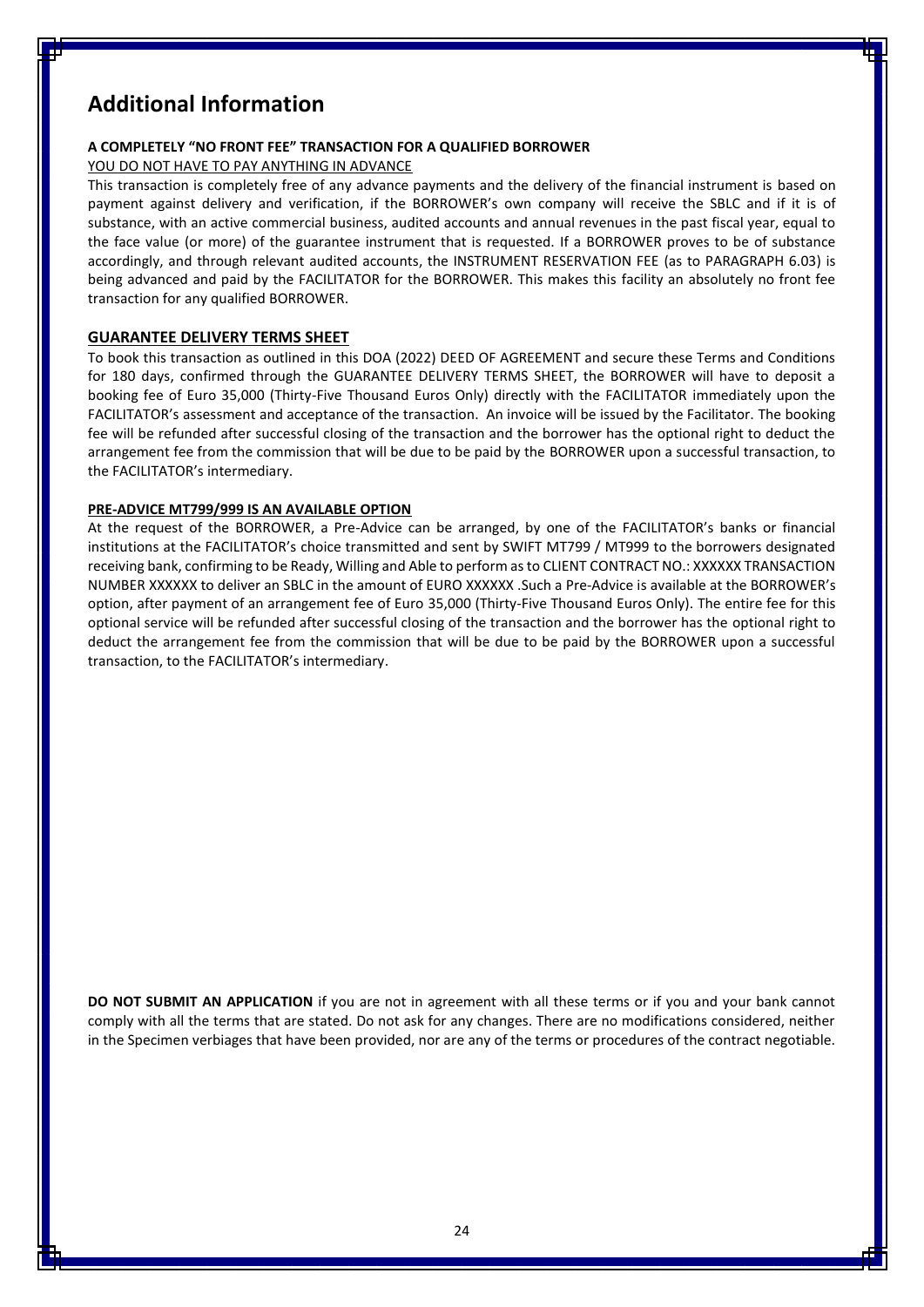**SPECIMEN A TO PAY FOR THE REQUIRED LENDING FEES Conditional Irrevocable Pay Order (ICPO)** ON CLIENT FULL LETTERHEAD ENDORSED BY AN ACCEPTABLE BORROWER'S BANK (APPROVED BY LENDER) (Must include details as per Pro-Forma Invoice)

Date

To the lender: (as per corporate pre-advice of pro-forma invoice)

We hereby present our Irrevocable, Assignable, Transferable and Callable Cash Backed Bank Pay Order in your favour, in the amount of EUR/USD ..............for the Bank Instrument herein described. The herein listed Bank Instrument shall be returned unencumbered via SWIFT to the Lender fifteen days prior to maturity. The payment of the herein funds represents the service fees payable to the Assignor under Transaction code ...... dated .... day of ....

We hereby confirm that the funds are good, clean, and cleared of non-criminal origin and are from a legal source.

This Irrevocable Bank Pay Order is a binding fully performed due bill and is immediately callable on for Cash payment upon receipt of the SWIFT MT 760 delivery of the Bank Instrument (specified herein) to the Client's Bank Account.

TYPE OF INSTRUMENT ISSUER NAME ISSUER COUNTRY **CURRENCY** MATURITY DATE ISIN NUMBER FACE VALUE

This Irrevocable, Assignable, Transferable and Callable Bank Pay Order is valid for twenty (20) international banking days from day of . 20.. and until day of , 20..

This is an operative bank instrument and is subject to the uniform commercial code as it relates to Bank credit instruments.

For and on behalf of the Borrower:

............................................. [Borrower Name and Stamp]

"WE, BANK ……, UNDER FULL RESPONSIBILITY ARE ENDORSING THE PRESENT IRREVOCABLE CONDITIONAL PAY ORDER OF OUR CLIENT."

Endorsed by:

Name & Title Bank Officer (1) ID Name & Title Bank Officer (2) ID

............................................. [Bank Name and Stamp]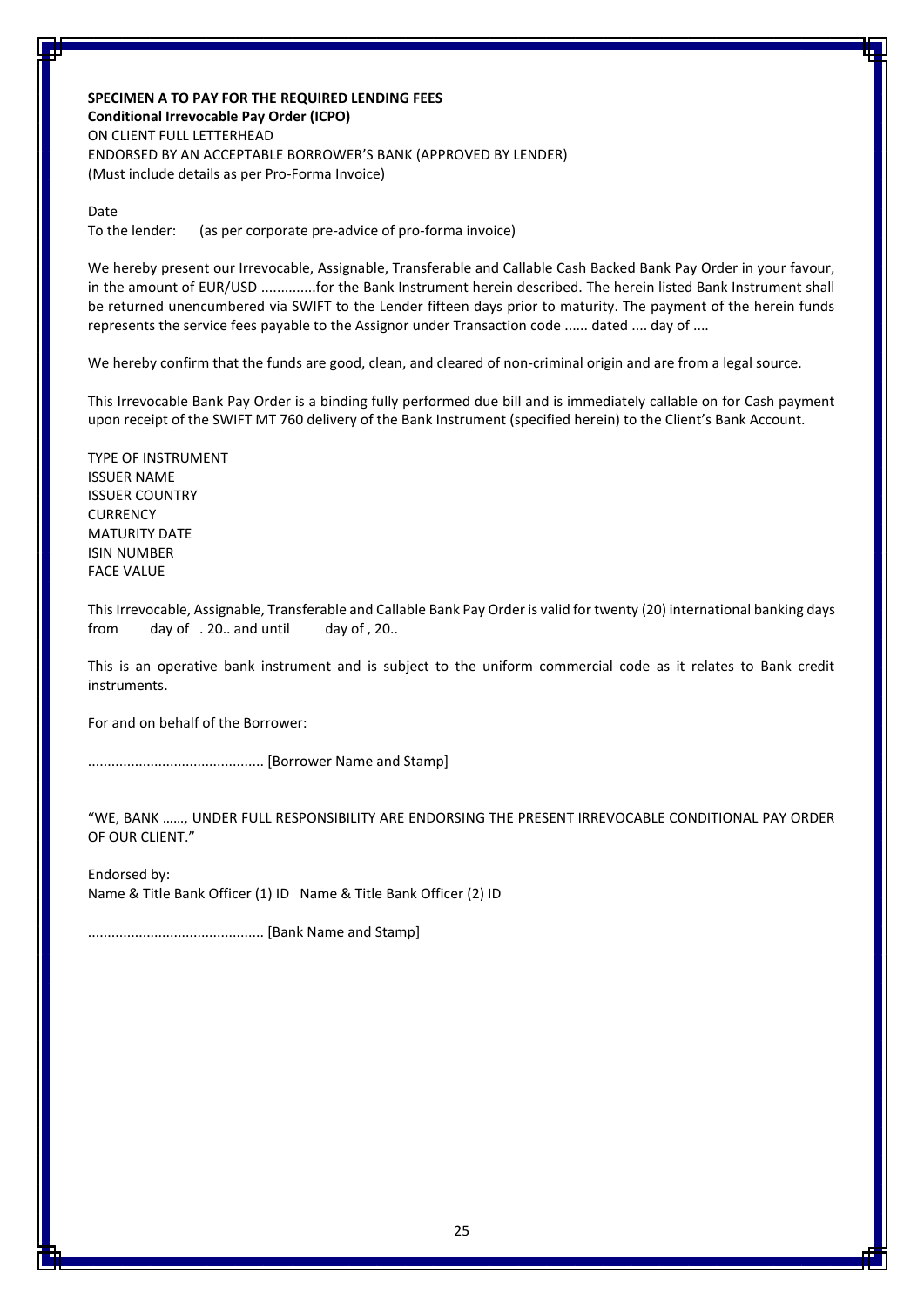| SPECIMEN B TO PAY FOR THE REQUIRED LENDING FEES<br><b>Unconditional Promissory Note</b><br>ENDORSED BY AN ACCEPTABLE BANK (APPROVED BY LENDER)<br>(Must include details as per Pro-Forma Invoice)                      |  |  |
|------------------------------------------------------------------------------------------------------------------------------------------------------------------------------------------------------------------------|--|--|
| TOTAL SERVICE FEES AMOUNT EUR/USD<br>PAYABLE BY PROMISSORY NOTE WITH MATURITY DATE AT  DAYS                                                                                                                            |  |  |
| PROMISSORY NOTE                                                                                                                                                                                                        |  |  |
| PER BANK AVAL                                                                                                                                                                                                          |  |  |
| Bank full name and seal _______________                                                                                                                                                                                |  |  |
|                                                                                                                                                                                                                        |  |  |
| Bank Officer's Signature (2) _______________________________                                                                                                                                                           |  |  |
| At/on ____day of ________ 20___ for value received, we promise to pay against this promissory note to the order of Messrs<br>Dr to ORDER the sum of:                                                                   |  |  |
|                                                                                                                                                                                                                        |  |  |
| Effective payment to be made in accordance to the transaction Code Number _______________ without deduction<br>and/or free of any present or future taxes, impost, collection charges, levies or duties of any nature. |  |  |
| This promissory note is payable at _________________(place of payment with name and address of bank)                                                                                                                   |  |  |
| BORROWER SEAL AND SIGNATURE<br>Company_______________________                                                                                                                                                          |  |  |
| Address__________________________                                                                                                                                                                                      |  |  |
|                                                                                                                                                                                                                        |  |  |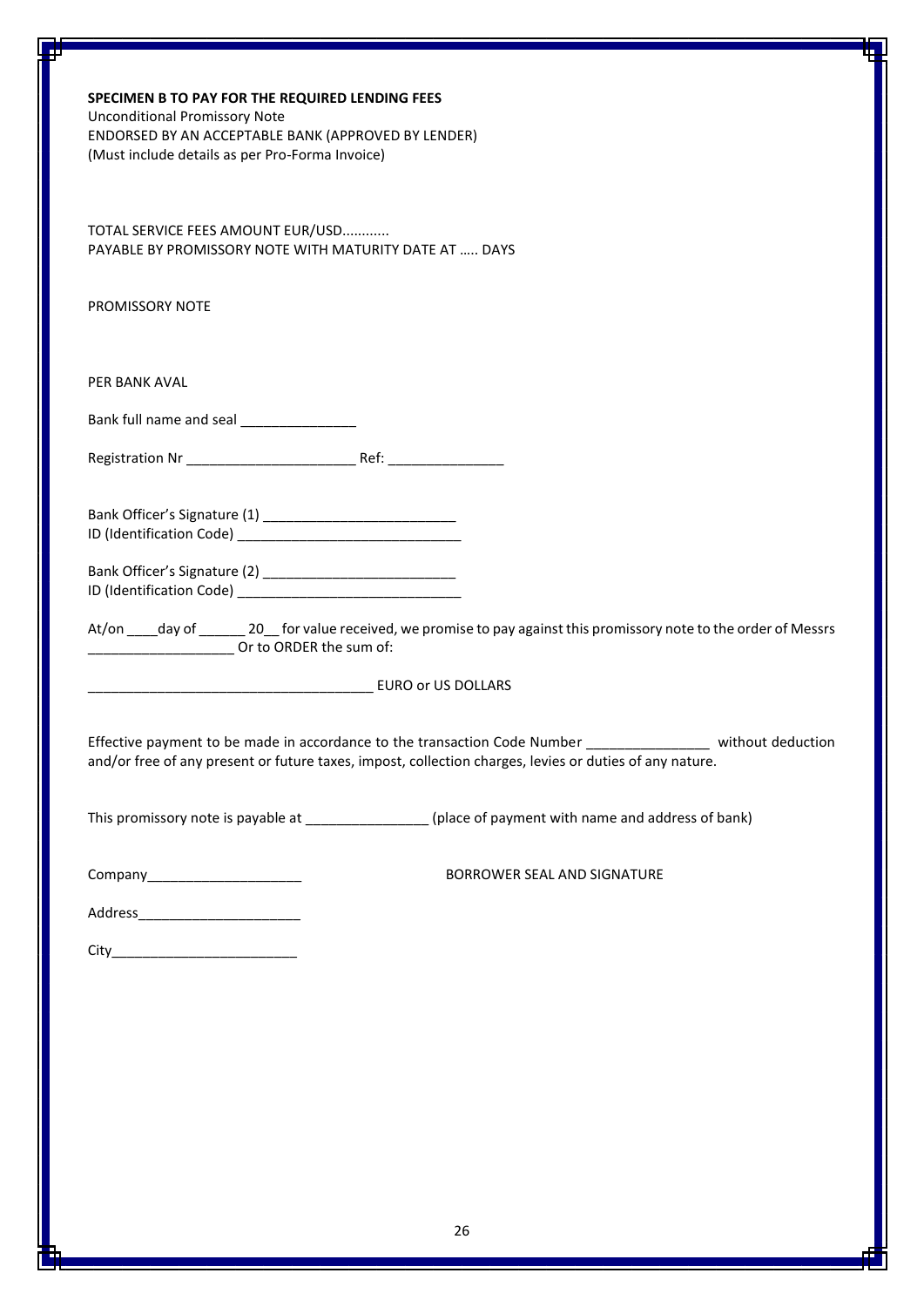### **SPECIMEN C TO PAY FOR THE REQUIRED LENDING FEES Conditional Payment SWIFT MT103**

(Must include details as per Pro-Forma Invoice)

------------------------INSTANCE TYPE AND TRANSMISSION------------------------------------

ORIGINAL RECEIVED FROM SWIFT: PRIORITY: MESSAGE OUTPUT REFERENCE: CORRESPONDENT INPUT REFERENCE:

-------------------------------------MESSAGE HEADER -----------------------------------------------

SWIFT OUTPUT: FIN 103 SINGLE CUSTOMER CREDIT TRANSFER SENDER : (BORROWER'S BANK DETAILS) RECEIVER: (LENDER'S BANK DETAILS) ACCOUNT NUMBER: (LENDER'S BANKING ACCOUNT NUMBER)

-----------------------------------MESSAGE TEXT-------------------------------------------------------

20: SENDER

23B: BANK OPERATION CODE

32A: VALUE DATE/ CURRENCY / INTERBANK SETTLED AMOUNT

50A: ORDERING CUSTOMER

59A: BENEFICIARY CUSTOMER

71A: DETAILS OF CHARGES

72: WE (BORROWER'S BANK) HEREBY PRESENT OUR IRREVOCABLE, DIVISIBLE, ASSIGNABLE, TRANSFERABLE AND CALLABLE CASH BACKED S.W.I.F.T. WIRE TRANSFER IN YOUR FAVOUR FOR THE ACCOUNT OF (LENDER'S NAME), ON THE ACCOUNT NUMBER (LENDER'S NUMBER OF ACCOUNT) IN THE AMOUNT OF (AMOUNT OF LEASING FEES) IMMEDIATELY WITHIN 8 BANKING HOURS UPON RECEIPT, VERIFICATION AND AUTHENTICATION OF THE BANK INSTRUMENT AS STATED IN THE AGREEMENT SIGNED BETWEEN (LENDER'S NAME) AND (BORROWER'S NAME) ON ..........20... UNDER TRANSACTION CODE ....................

WE HEREBY CONFIRM THAT THE FUNDS ARE GOOD, CLEAN AND CLEARED OF NON-CRIMINAL ORIGIN AND FROM A LEGAL SOURCE.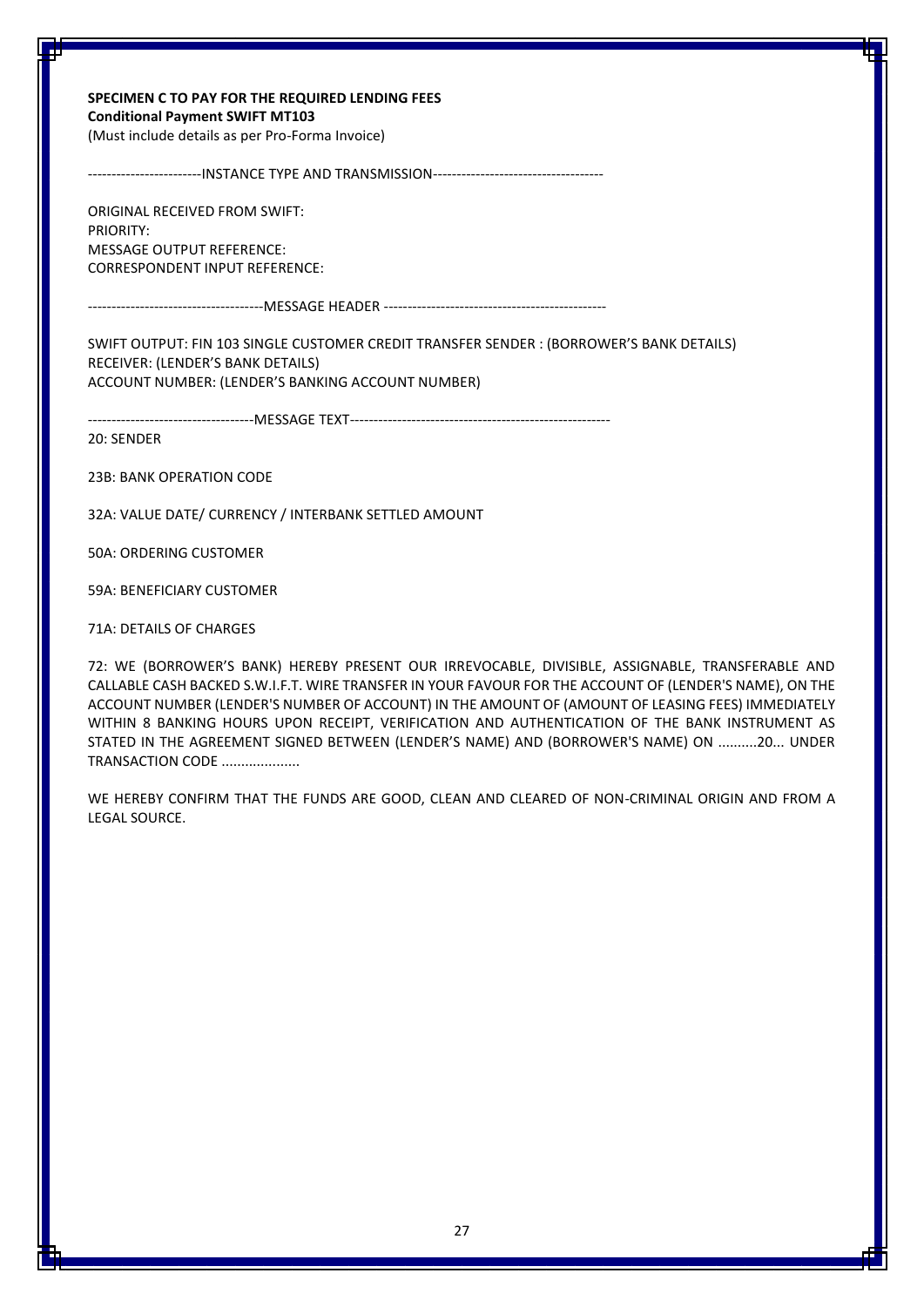**SPECIMEN D TO PAY FOR THE REQUIRED LENDING FEES Conditional Documentary Credit** TO BE SENT BY SWIFT MT 700 (Must include details as per Pro-Forma Invoice)

| SENDER:           |  |  |
|-------------------|--|--|
| <b>BANK NAME:</b> |  |  |
| ADDRESS:          |  |  |
| SWIFT CODE:       |  |  |
| ACC. NUMBER:      |  |  |
| ACC. HOLDER:      |  |  |
| MT RECEIVER BANK: |  |  |

| 27: SEQUENCE OF TOTAL                               |                                                                                                  |
|-----------------------------------------------------|--------------------------------------------------------------------------------------------------|
| 40A: TYPE OF DOCUMENTARY CREDIT                     | <b>IRREVOCABLE</b>                                                                               |
| 20: DOCUMENTARY CREDIT NUMBER                       |                                                                                                  |
| 31C: DATE OF ISSUE                                  |                                                                                                  |
| 31 D: DATE AND PLACE OF EXPIRY                      | (BANK BRANCH)                                                                                    |
| (DATE 60 DAYS AFTER THE ISSUING DATE)               |                                                                                                  |
| 51 A: APPLICANT BANK                                |                                                                                                  |
| 50: APPLICANT                                       |                                                                                                  |
|                                                     |                                                                                                  |
| 59: BENEFICIARY                                     |                                                                                                  |
| 32B: CURRENCY CODE/AMOUNT                           |                                                                                                  |
| 39B: MAXIMUM CREDIT AMOUNT                          |                                                                                                  |
| 45A: DESCR IPTION OF GOODS AND SERVICE              | INVOICE DATED FOR LENDING / BORROWING                                                            |
| SECURITIES, TRANSACTION CODE                        |                                                                                                  |
|                                                     | 46A: DOCUMENT REQUIRED BANK INSTRUMENTS ISSUED BY  ISIN CODE                                     |
| (NO MENTI ON OF THE FACE VALUE)                     |                                                                                                  |
|                                                     | 47A: ADDITIONAL CONDITIONS THE PAYMENT WILL BE FREELY AVAILABLE UPON RECEIPT, AUTHENTICATION AND |
| VERI FICATION OF THE ABOVEMENTIONED BANK INSTRUMENT |                                                                                                  |
| 49: CONFIRMATION                                    | CONFIRMED                                                                                        |

72: SENDER TO RECEI VE INFORMATIONS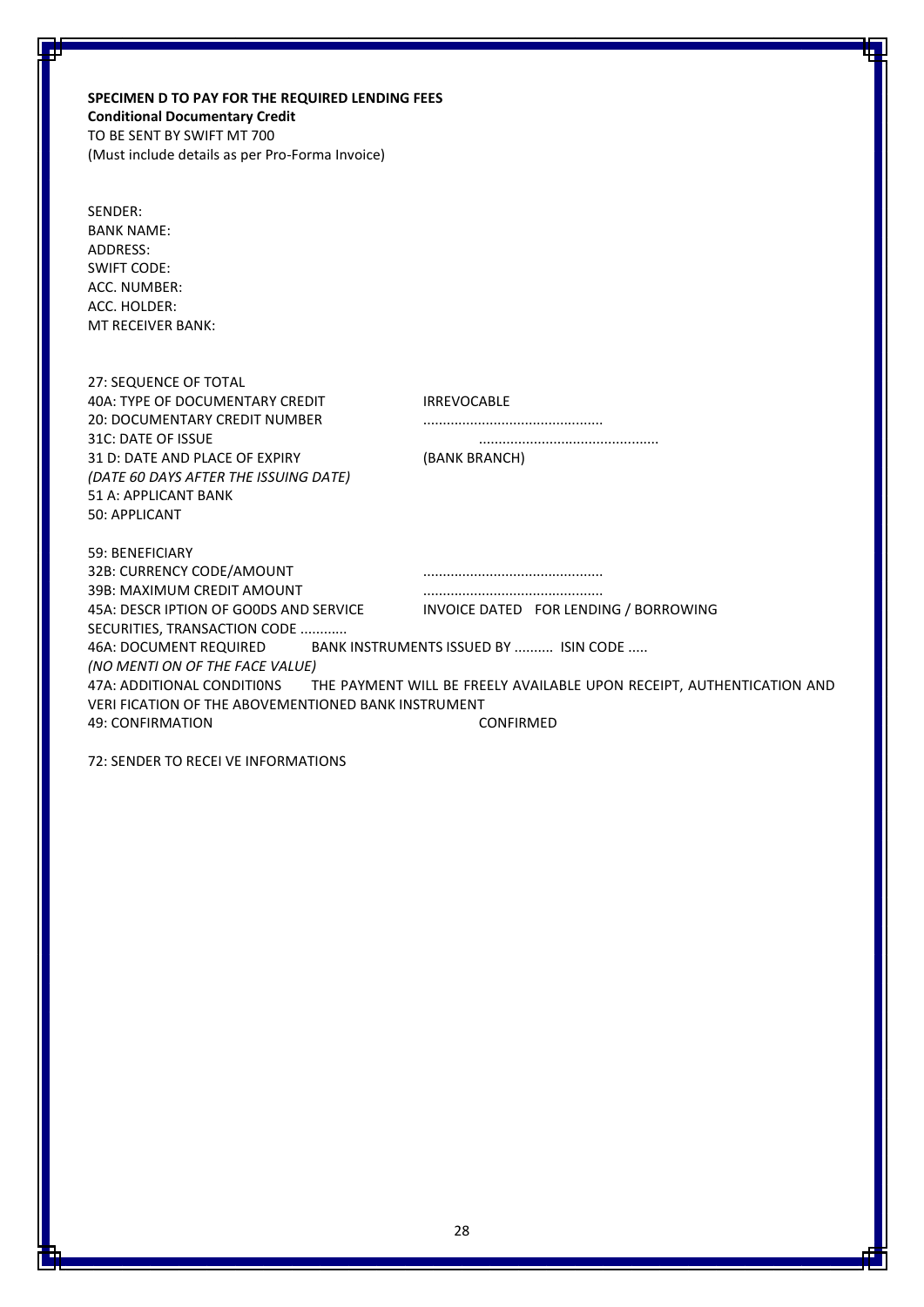These are your variables to enable you "auto-complete" this document using the search and replace function. When entering the variable code (left column below) into your SEARCH function, use the entire code including of brackets.

| [BORROWERCONTRACTNO]                                                                  | = 8 NUMBERS OF YOUR CHOICE                          |
|---------------------------------------------------------------------------------------|-----------------------------------------------------|
| [BORROWERTRANSACTIONCODE]                                                             | = 10 LETTERS AND/OR NUMBERS OF YOUR CHOICE          |
| [BORROWERSIGNEDDATE00000000]                                                          | $=$ DATE OF CLIENT SIGNATURE                        |
| [DESCRIBTIONPROJECT250CHARACTERS]                                                     | = PROVIDE A 3 SENTENCE SHORT PROJECT SUMMARY        |
| [EUROFACEVALUEOFINSTRUMENT]                                                           | = VALUE OF INSTRUMENT                               |
| [PREFERREDPAYMENTMETHODFORLENDINGFEE]                                                 | = STATE ONE OF THE 4 PAYMENT OPTIONS                |
| <b>VARIABLES REFERRING TO BORROWER COMPANY</b>                                        |                                                     |
| [BORROWERCOMPANYNAME]                                                                 | = COMPANY LEGAL NAME                                |
| [BORROWERCOMPANYCOMPLETEADDRESS]                                                      | = STATE THE COMPLETE PHYSICAL ADDRESS HERE          |
| [BORROWERCOMPANYSTREET]                                                               | $=$ STREET ONLY                                     |
| [BORROWERCOMPANYCITY]                                                                 | $= CITY$ ONLY                                       |
| [BORROWERCOMPANYSTATEPROVINCE]                                                        | $= STATE/PROVINCE$                                  |
| [BORROWERCOMPANYZIPPOSTALCODE]                                                        | $=$ POST/ZIP CODE                                   |
| [BORROWERCOMPANYCOUNTRY]                                                              | $= COUNTRY$                                         |
| [BORROWERCOMPANYREGNO]                                                                | $= REGISTRATION NO.$                                |
| [BORROWERCOMPANYDATEINCORPORATION]                                                    | $= INCORPORTION$ DATE                               |
|                                                                                       | = You must State last year's Comp. Revenues in Euro |
| [REVENUESLASTFISCALYEARINEUROEQUIVALENCE]<br>VARIABLES REFERRING TO BORROWER PERSONAL | equivalence                                         |
| <b>DETAILS</b>                                                                        |                                                     |
| [BORROWERFULLNAME]                                                                    | $=$ THE COMPLETE NAME                               |
| [BORROWERLASTNAME]                                                                    | $=$ LAST NAME                                       |
| [BORROWERFIRSTNAME]                                                                   | $= FIRST NAME$                                      |
| [BORROWERCOMPLETEADDRESS]                                                             | = STATE COMPLETE PHYSICAL ADDRESS HERE              |
| [BORROWERDESIGNATION]                                                                 | $= JOB$ TITLE                                       |
| [BORROWERNATIONALITY]                                                                 | $=$ NATIONALITY                                     |
| [BORROWERPASSPORTNUMBER]                                                              | $=$ PASSPORT NUMBER                                 |
| [PASSPORTCOUNTRYOFISSUE]                                                              | $=$ ISSUING COUNTRY                                 |
| [PASSPORTISSUEDWHEN]                                                                  | = ISSUED WHEN                                       |
| [PASSPORTEXPIREINGWHEN]                                                               | <i>= EXPIRY WHEN</i>                                |
| [BORROWEREMAIL]                                                                       | $= EMAIL$                                           |
| [BORROWERPHONENUMBER]                                                                 | $= PHONE$                                           |
| [BORROWERWHATSAPPNUMBER]                                                              | $= WHATSAPP$                                        |
| <b>VARIABLES REFERRING TO LEGALS</b>                                                  |                                                     |
| [LEGALADVISORFULLNAME]                                                                | = FULL NAME OF YOUR LAWYER                          |
| [LEGALFIRMEMAIL]                                                                      | $=$ EMAIL OF YOUR LAWYER                            |
| [LEGALFIRMPHONENUMBER]                                                                | $=$ PHONE NO OF LAWYER                              |
|                                                                                       |                                                     |
| <b>VARIABLES REFERRING TO BORROWER INTERMEDIARY</b>                                   |                                                     |
| [INTERMEDIARYCOMMISSIONPERCENT]                                                       | = COMMISSION AGREED FOR INTERMEDIARY                |